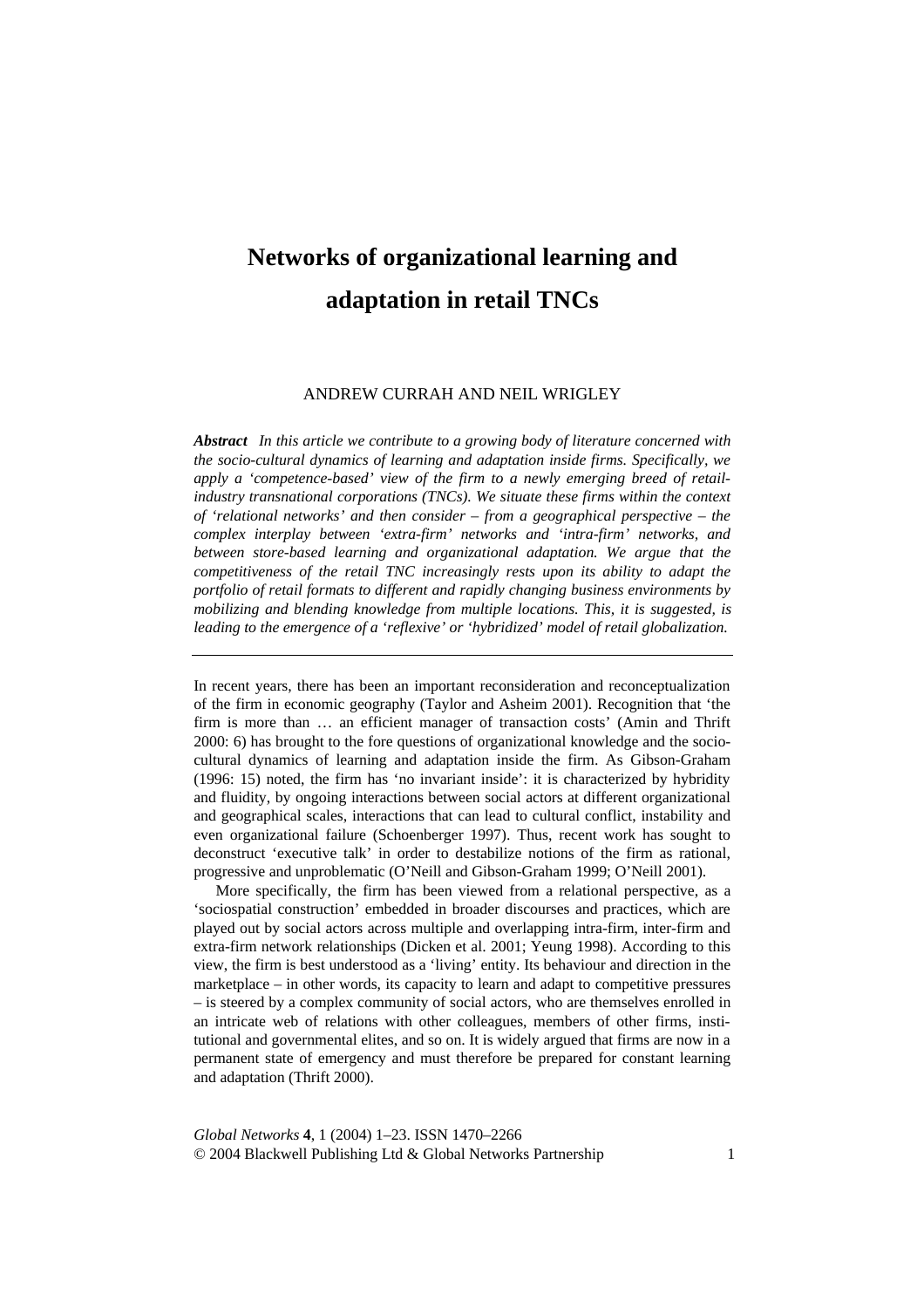And yet, in spite – or perhaps because – of this new level of interest, the knowledge-driven firm remains a 'fuzzy concept' in economic geography (Markusen 1999). Further work is required to advance our understanding of the micro-practices of organizational learning – that is, how 'competencies [are] built within the firm as it learns from the repetition of tasks' in the market (Maskell 2001: 336) – and in turn, of the dynamic role of geography in shaping processes of learning and adaptation (Taylor and Asheim 2001). Our purpose in this article is to contribute to these debates by applying a 'competence-based' view of the firm (Maskell 2001) to a newly emerging breed of retail-industry transnational corporations (TNCs). We critically analyse and contextualize the geographies of organizational learning and adaptation among those retail TNCs and, in doing so, attempt to raise awareness of their wider conceptual importance. This is a task that we see as being vital to economic geography, not least because of the productivist bias of contemporary academic debates on global economic change.

Elsewhere we have argued that a distinctive organizational challenge of the 'distribution-based' retail TNC arises from a need to embed itself, to an unusual extent relative to the production-based TNC, in the markets and local cultures of consumption in which it operates (Wrigley and Currah 2003a). In that paper, we deployed the concept of intra-firm, inter-firm and extra-firm relational networks to shed light on the nature of that embeddedness in different business environments (Whitley 2001). In addition, we emphasized the implications of that essential embeddedness for the geographies of learning and adaptation in the retail TNCs. In this article, we pursue that theme in more detail by focusing explicitly on the interplay between extra-firm (or firm-place) networks of store-based learning and intra-firm networks of knowledge exchange and organizational adaptation. We argue that the competitive strategy of the retail TNC increasingly rests on its ability to adapt its retail formats to different and rapidly changing consumer landscapes by extracting, distributing and blending 'best practice' knowledge from multiple locations. In our view, this skill is critical to the development of distinctive organizational capabilities that are attuned to the rhythms of the local context.

The article proceeds as follows. First, we outline the characteristics of the emerging retail TNCs. Second, we situate the retail TNCs within a relational network perspective. This provides a useful springboard for the third section, where we introduce the concept of 'knowledge management' and explain the strategic importance of 'intangible' knowledge assets to the retail TNCs. Fourth, in the main section of the article we focus on the mechanisms of knowledge management in the retail TNCs. Here we evaluate the challenges facing the management of 'bottom-up' store-based learning and then move on to examine the 'top-down' strategies that these firms use to realize a 'reflexive' or 'hybridized' model of globalization that mobilizes knowledge from multiple locations.

## **Portraying the retail TNCs**

The late 1990s witnessed a powerful wave of merger/acquisition-driven consolidation in retail markets across the world, as leading retailers from Europe, and in part the USA, used the free cash flow generated from their domestic markets to enter new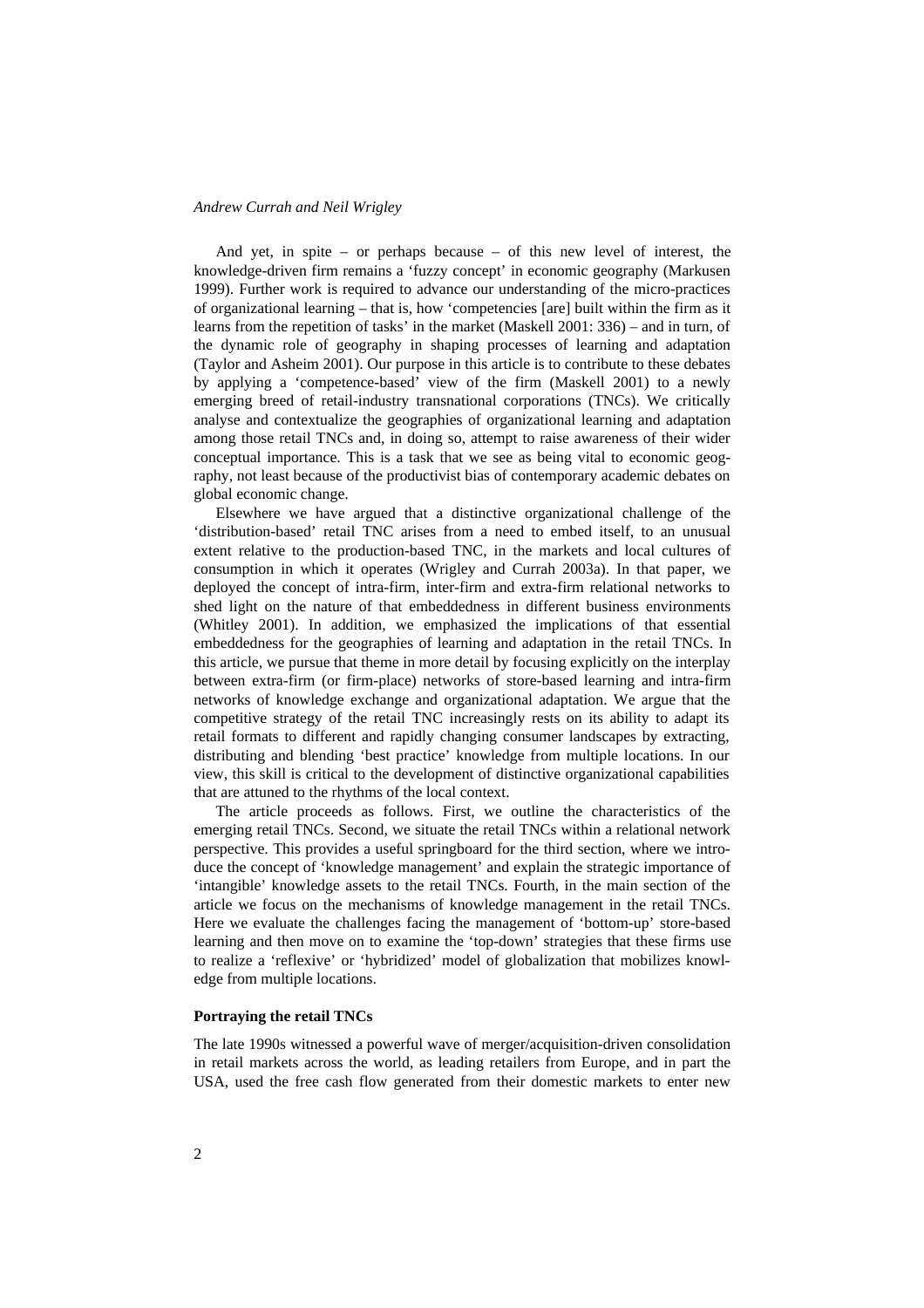growth markets and realize the 'hard' synergies of global scale. This process of international merger/acquisition led to the emergence of an elite group of retailindustry TNCs (involved in the food and general merchandise sectors) with international capabilities and clearly stated ambitions for further expansion. By the beginning of the new century, these retailers (including Wal-Mart, Carrefour, Tesco, Ahold, Casino, Metro, Delhaize and Costco) were becoming powerful global operators, drawing an increasing proportion of sales from their international divisions and in turn, dramatically reshaping the corporate and physical landscapes of retailing in the emerging markets of East Asia, Latin America and Central Europe. Elsewhere, we have begun to document and conceptualize those emerging economic geographies of retail globalization (Wrigley 2000; Wrigley and Currah 2003a). Drawn from this work are tables 1 and 2. The former shows the world's leading retailers, ranked by total revenues, while the latter uses market capitalization, a much more volatile metric, to rank the top ten world retailers.

| Rank           | Firm            | 2001 Total revenues |  |
|----------------|-----------------|---------------------|--|
| $\mathbf{1}$   | Wal-Mart*       | 219.81              |  |
| $\overline{2}$ | Carrefour       | 62.54               |  |
| 3              | Royal Ahold     | 59.93               |  |
| $\overline{4}$ | Home Depot      | 53.55               |  |
| 5              | Kroger          | 50.10               |  |
| 6              | Metro           | 44.57               |  |
| 7              | Sears           | 41.35               |  |
| 8              | Target          | 39.89               |  |
| 9              | Albertson's     | 37.93               |  |
| 10             | Kmart           | 36.15               |  |
| 11             | Costco          | 34.80               |  |
| 12             | Tesco           | 34.53               |  |
| 13             | Safeway         | 34.30               |  |
| 14             | <b>JCPenney</b> | 32.00               |  |
| 15             | Ito Yokado      | 26.59               |  |

**Table 1: Top 15 world retailers ranked by total revenues in fiscal 2001 (US\$ billion)** 

\* Does not include Wal-Mart's investment in Japan.

*Source*: adapted from Credit Suisse First Boston (2002: 5).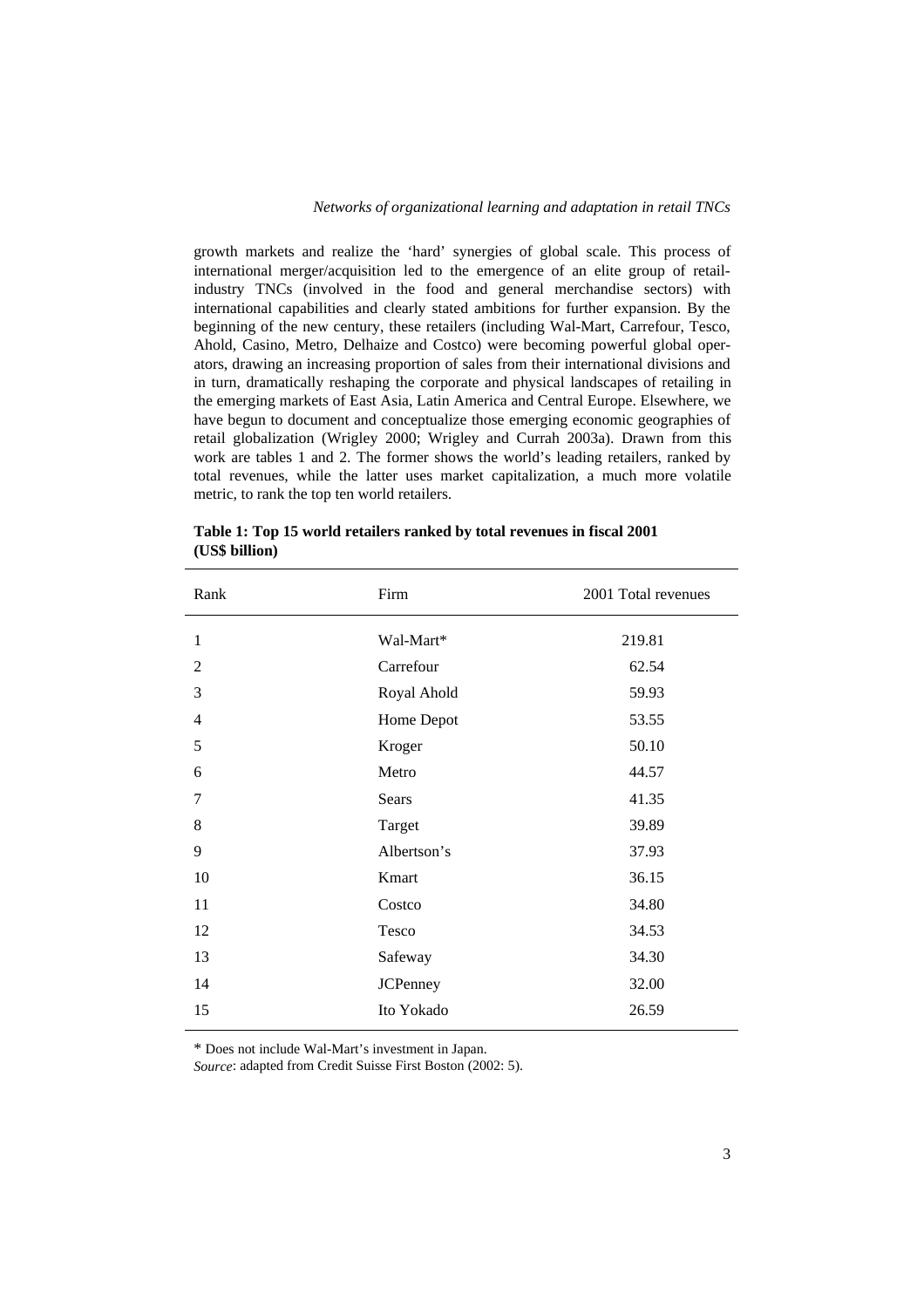| June 2001  |                     | February 2002 |                     | September 2002     |                |
|------------|---------------------|---------------|---------------------|--------------------|----------------|
| Firm       | Market Firm<br>cap. |               | Market Firm<br>cap. |                    | Market<br>cap. |
| Wal-Mart   | 230.2               | Wal-Mart      | 268.9               | Wal-Mart           | 231.3          |
| Home Depot | 118.4               | Home Depot    | 121.6               | Home Depot         | 75.3           |
| Walgreen   | 41.8                | Target        | 40.9                | Walgreen           | 34.9           |
| Carrefour  | 38.3                | Walgreen      | 39.6                | Lowe's             | 32.8           |
| Target     | 34.2                | Lowe's        | 36.1                | Carrefour          | 31.0           |
| Lowe's     | 28.0                | Carrefour     | 32.0                | Target             | 30.3           |
| Gap        | 27.7                | <b>Tesco</b>  | 24.1                | Seven Eleven Japan | 29.2           |
| Safeway US | 26.6                | Ahold         | 23.1                | Kohl's             | 23.0           |
| Ahold      | 26.3                | Kohl's        | 23.0                | <b>Tesco</b>       | 22.1           |
| Tesco      | 25.0                | Safeway US    | 21.6                | Sysco              | 18.7           |

**Table 2: Top ten world retailers ranked by market capitalization (US\$ billion) in June 2001, February 2002 and September 2002**<sup>1</sup>

*Source*: Wrigley and Currah (2003a).

Three key points should be borne in mind when approaching the global retailing landscape as portrayed in these tables:

- The emerging elite of retail TNCs should not simply be equated with the world's largest retailers, some of which are still entirely domestic US operators – for example, Home Depot, Kroger, Walgreen, Target, and Lowe's. Of the retailers represented in Tables 1 and 2, only a few retailers (Wal-Mart, Carrefour, Tesco, Ahold, Metro and Costco) can really be considered truly committed globalizers. Nevertheless, it is important to recognize that the retail TNCs and the world's largest retailers are increasingly converging.
- There has been a general perception among the management of the retail TNCs and the equity analysts of leading investment banks that by 2010 the global retail sector may be dominated by five to six 'mega-groupings'. During the late 1990s, the potential future corporate parents of these groupings were widely identified as Carrefour, Wal-Mart and Ahold. However, by 2001/2, Tesco was also included in that list due to rapidly growing operations in markets that had considerable growth potential (Southeast and Northern Asia, Central Europe). And by early 2003, the claims of Ahold had been severely weakened following the disclosure of \$880 million accounting irregularities in its US and Latin American divisions (see Wrigley and Currah 2003b).
- The competitive tensions between these proto corporate parents essentially revolve around their 'corporate models' of globalized retail operation and which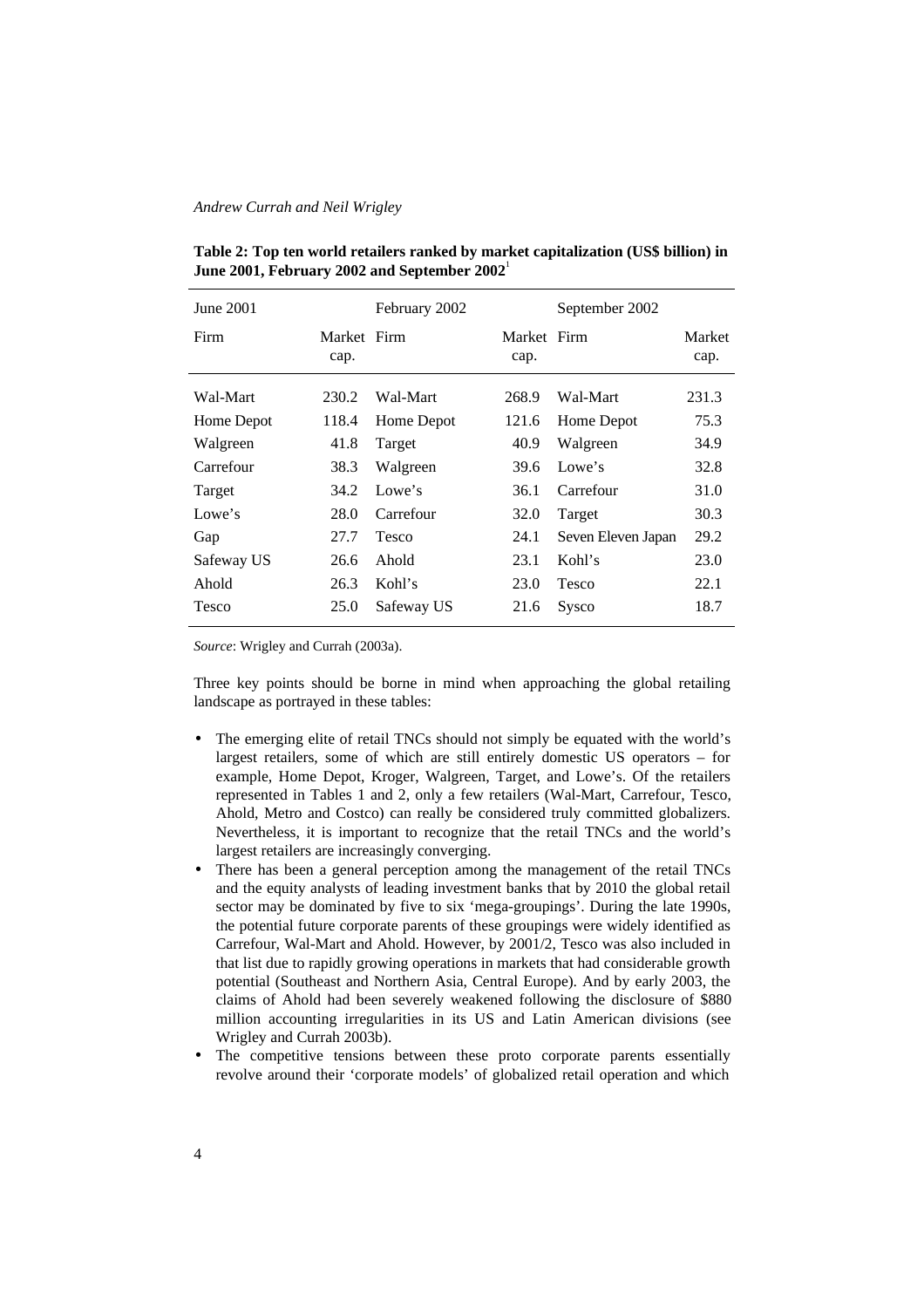of these will prove the most effective. In turn, this largely depends on how successfully these firms can learn and innovate as global operators, and it is to this issue that the focus of the article now turns.

## **Situating the retail TNCs within relational networks**

One particularly rewarding way of conceptualizing the TNC is as a 'differentiated network' (Nohria and Ghoshal 1997) – a complex set of relational networks, comprising intra-firm, inter-firm, and extra-firm relationships, which are ongoing and inscribed in society and time/space at multiple scales through evolving power relations (Dicken et al. 2001). As Morgan (2001a: 120) argues, the 'structural framework of the global company opens up a new transnational space by creating multiple forms of linkages across sites' that are absent in other types of firm. The issue here, however, is to what extent do these perspectives on the structural organization of the global firm enrich the conceptualization of the retail TNC? And conversely, to what extent does the distinctive nature of the retail TNC help to advance our understanding of how relational networks vary between sectors?

Situating the retail TNC within the framework of intra-firm, inter-firm and extrafirm relational networks appears to have many conceptual advantages. Our understanding of *intra*-firm networks within the retail TNCs is poorly developed – in particular, the nature of bargaining processes within the 'transnational community' of the firm (Morgan 2001a). Intra-firm bargaining in the retail TNC tends to be in the form of competition between divisions for capital expenditure (cap-ex), either to upgrade or to expand their portfolio of retail space. During 2002/3 the international divisions of Wal-Mart have competed for a portion of a \$10 billion cap-ex budget, an unparalleled level of capital investment in the sector that will allow the retailer to open an extra 46 million square feet of space. This type of competition for investment is intrinsically related to the *geography of trade* within the firm and in some respects is similar to the way divisions in production-based TNCs compete for international export contracts (Phelps and Fuller 2000; Pritchard 2000). In other words, the international divisions of retail TNCs essentially seek capital investment from the corporate headquarters to widen their market by entering new and profitable regions of growth.

But what of the *inter*-firm relational networks that bind the retail TNC to other firms? While there is certainly a more developed body of work concerning relationships at the retailer–supplier interface, namely in a European and US context (Doel 1999; Hughes 1999), our grasp of how these relationships vary across other types of business environments is actually very weak. Understanding such differences is critical to future conceptualizations of the retail TNC, not least because those firms have been forced to cultivate an array of inter-firm alliances with local suppliers, distributors and other stakeholders (including recruitment centres, marketing agencies and so forth) in each of their markets. In particular, the differential success of the retail TNCs' entry into the 'collaborative economies' (Whitley 2001) of East Asia has depended very much on inter-firm alliances – not least because of the importance of being associated with a local incumbent in bargaining with governmental elites and suppliers. Elsewhere, we have examined the key role of inter-firm relational networks in facilitating Tesco's entry into South Korea, Thailand and Malaysia (Wrigley and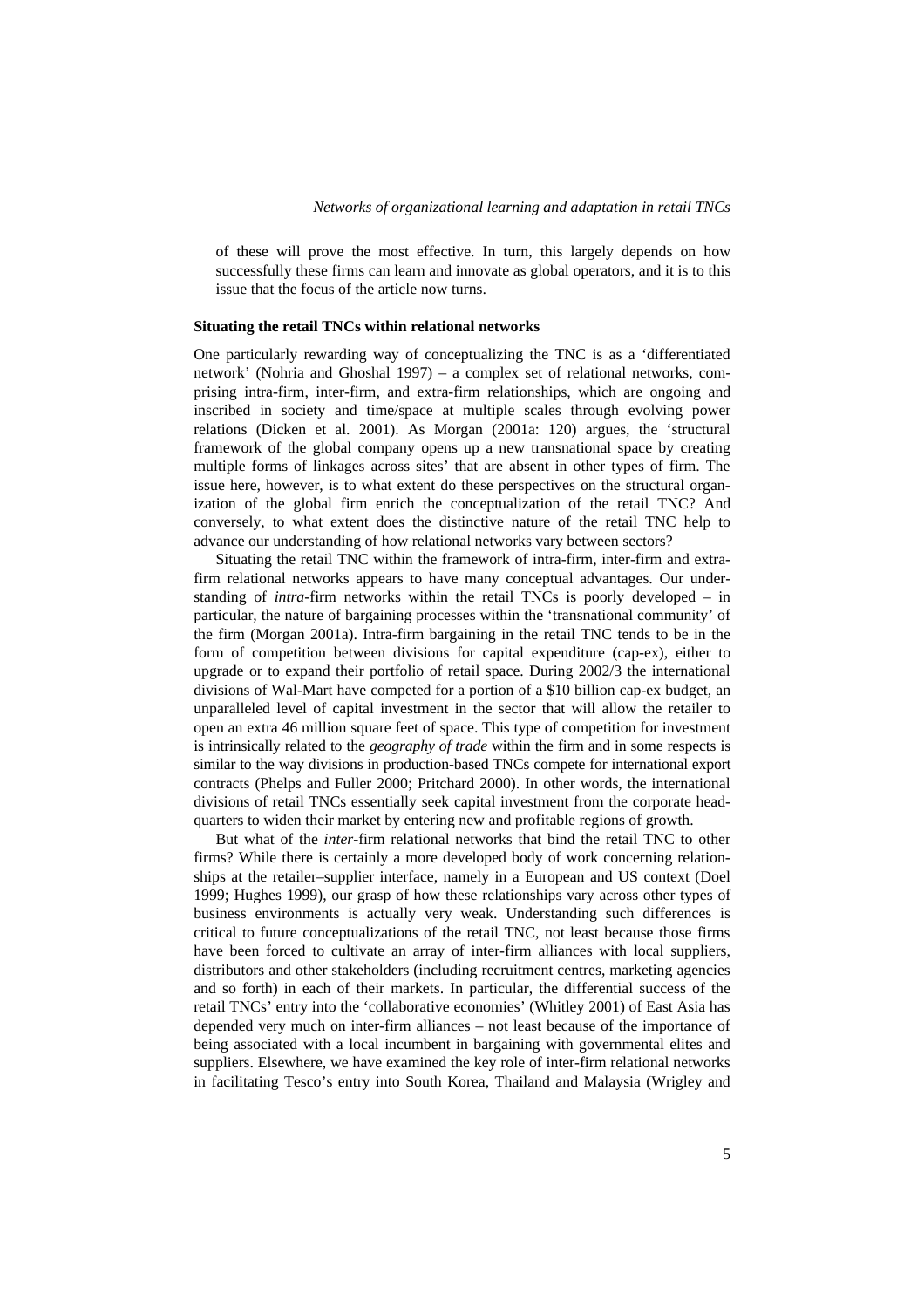Currah 2003c). Overall, what must be emphasized is that inter-firm networks are as central to the retail TNCs' quest for adaptability as the extra-firm/intra-firm relational networks that form the focus of this article.

Any assessment of *extra*-firm relational networks necessarily involves a focus on the 'firm–place' relationships of TNCs as they 'attempt to extract the maximum benefits from the communities in which they are embedded' (Dicken 2000: 285). Again, studies of such relationships in the context of the retail TNCs are underdeveloped – though attempts are being made to understand the firm–place relations underpinning Wal-Mart's entry into Europe (Burt and Sparks 2001; Christopherson 2002; Fernie and Arnold 2002; Hallsworth and Evers 2002). What is required, then, is a more detailed interrogation of the retail TNC as a multi-locational firm that has the power to manipulate geographical space and to insert places into its organizational structure in innovative ways as part of its competitive strategy.

More generally, the competitive advantages accruing to TNCs from place can be understood as fluctuating between two relatively opposed scalar imperatives: *motion* and *fixity* – a contradiction arising from 'capital's necessary dependence on territory or place and its space-annihilating tendencies' (Brenner 1998: 461). So, on the one hand TNCs are widely argued to control a shifting kaleidoscope of highly dispersed places, moving their capital and resources between those locations with relative ease as and when politico-economic conditions dictate, but on the other hand places also act as an anchor to capital investment, providing a spatio-temporal fix and the opportunity to learn from a particular business environment. Each of these scalar imperatives has somewhat different implications for the retail TNC compared with its production-based counterpart.

*Motion*. From a portfolio theoretic perspective, the TNC represents a spatial strategy of risk management: a form of business organization that favours the ongoing spatial distribution of corporate activities as a means of diversifying risk and managing the uncertainty that is created by uneven costs and growth across the global economy (Penfold 2002). Risk diversification unleashes the mobile nature of capital by allowing firms to exploit the local economies of different places, while still retaining the ability to move on at short-term notice. Retail TNCs, however, are less adept at jumping between locations because of their need to be 'close to market', the investment in embeddedness that this implies, the exit sunk costs (Clark and Wrigley 1997) involved in withdrawing from their embedded store and logistics networks, and the time lag between setup/operation and the generation of revenue streams. In contrast, production-based TNCs can often use modular factory designs and imported machinery to minimize their entry and exit costs, and can use knowledge of that flexibility as a credible threat in negotiations with the state and regional institutions over taxation and other charges. This is not to suggest that *all* production-based TNCs behave in this way – indeed, TNCs are never *perfectly* mobile and few would write off capital investments if it could at all be avoided – but rather to draw attention to some of the key structural differences vis-à-vis retail TNCs. Being relatively less mobile, the benefits of 'fixity' in place are more pronounced for retail TNCs: they must seek to use the embeddedness of its stores in local cultures and geographies of consumption explicitly within processes of learning and adaptation.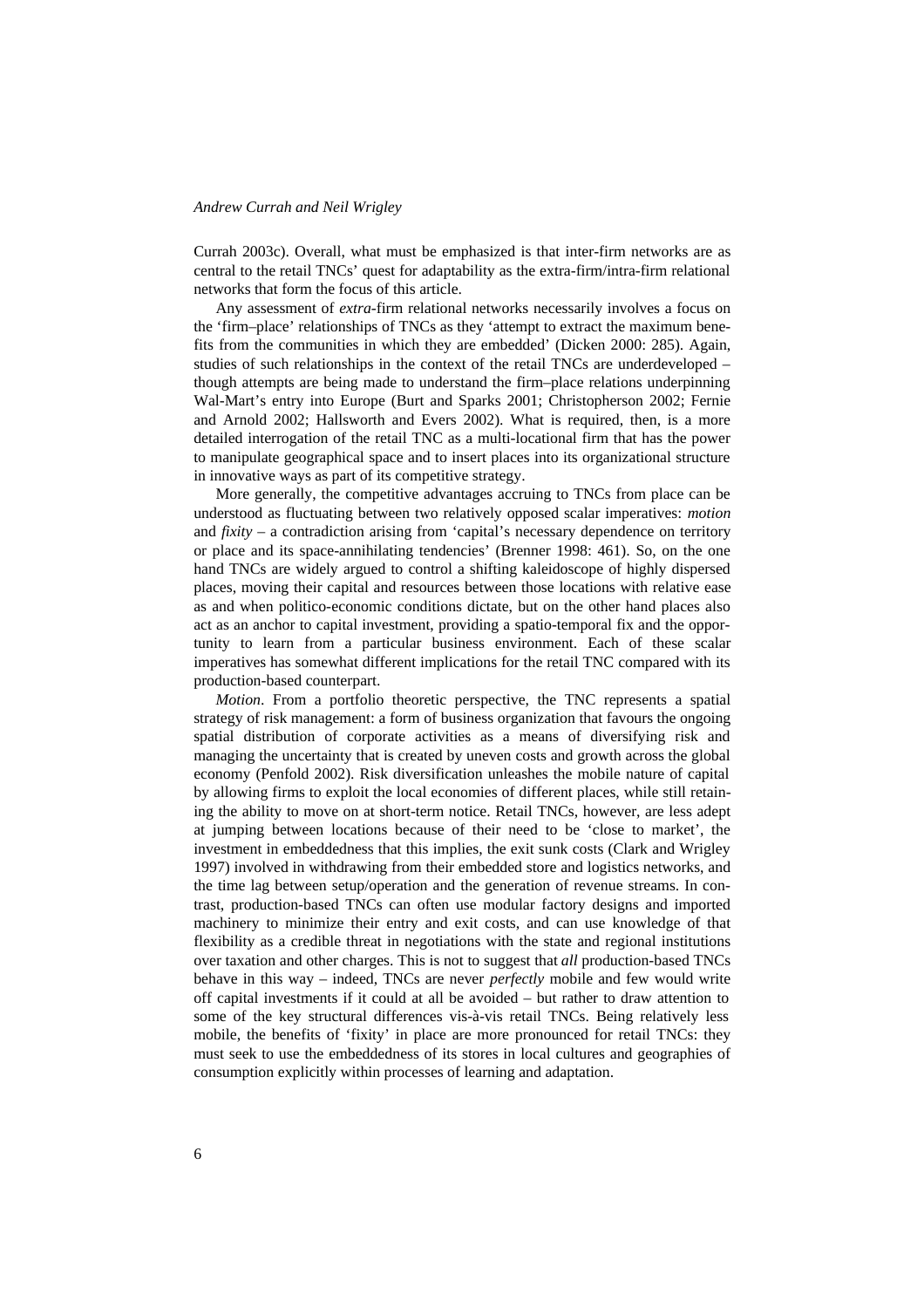*Fixity*. An important aspect of TNCs' use of place is the degree of centralization or decentralization imposed upon innovation within the firm (Yeung 1994: 481). Although the production-based TNC is argued to have entered a 'new paradigm of transnational innovation' over the past decade, characterized by a progressive shift towards a more polycentric architecture of globalized R&D (Gerybadze and Reger 1999; Zanfei 2000), the notion of dispersed learning seems to fit even more closely with the retail TNC, which routinely operates a differentiated network of 'interactive learning centres' (Amin and Cohendet 1999). That is to say, each retail store is potentially an autonomous centre of innovation, embedded in and necessarily shaped by a unique place, with the capacity to learn how to adapt its format in a variety of ways to attain market leadership in its own catchment area.

Key challenges for the retail TNC are how best to capture and protect the innovations arising from these extra-firm/firm-place networks. Also, how best to transfer the resultant knowledge through its intra-firm networks – in the process fostering a form of reflexive or hybridized globalization that actively exploits place-based innovative capabilities to tailor the retail offering to local cultures of consumption and thus to realize competitive advantage. Later, in the section entitled 'Mechanisms of knowledge management in the retail TNCs', we consider this latter point in more detail, assessing the organizational impact of cross-border knowledge transfers and the potential for 'strong convergence' in the retail TNCs' learning and adaptation. That is to say, we will assess the extent to which the retail TNCs' international experiences directly and recursively shape corporate strategy in their domestic markets (Gertler 2001). To prepare for that section, however, we must first explore in more detail the nature of what has been termed 'knowledge management' in TNCs.

## **Knowledge management in TNCs**

Over the past 40 years, the structural framework of the TNC has increasingly been understood as facilitating the 'cross-border transfer of knowledge, business techniques and personnel' between international divisions (Kristensen and Zeitlin 2001: 178). What unites much of this literature is the importance attached to 'knowledge management' in TNCs – that is, the creation, identification, appropriation and transfer of 'intangible' assets (notably tacit knowledge) that are embedded within the firm (Davenport and Grover 2001). In this section, we discuss some of the general challenges facing knowledge management in TNCs, before turning more specifically to consider the strategic importance of knowledge management in the retail TNCs.

## *Scoping the terrain of knowledge management in TNCs*

The challenge facing knowledge management in any TNC is how best 'to select and integrate fragmented core competencies and culture' that are dispersed between 'local islands of knowledge spread all over the world' (Amin and Cohendet 1999: 93)? The task of delimiting the archipelago of organizational knowledge – of 'knowing what the firm knows', to paraphrase Polanyi (1966) – is proving increasingly problematic because many best practices are inherently *tacit* and forged in unique contexts through the embodied performances of individual workers (Beccera-Fernandez and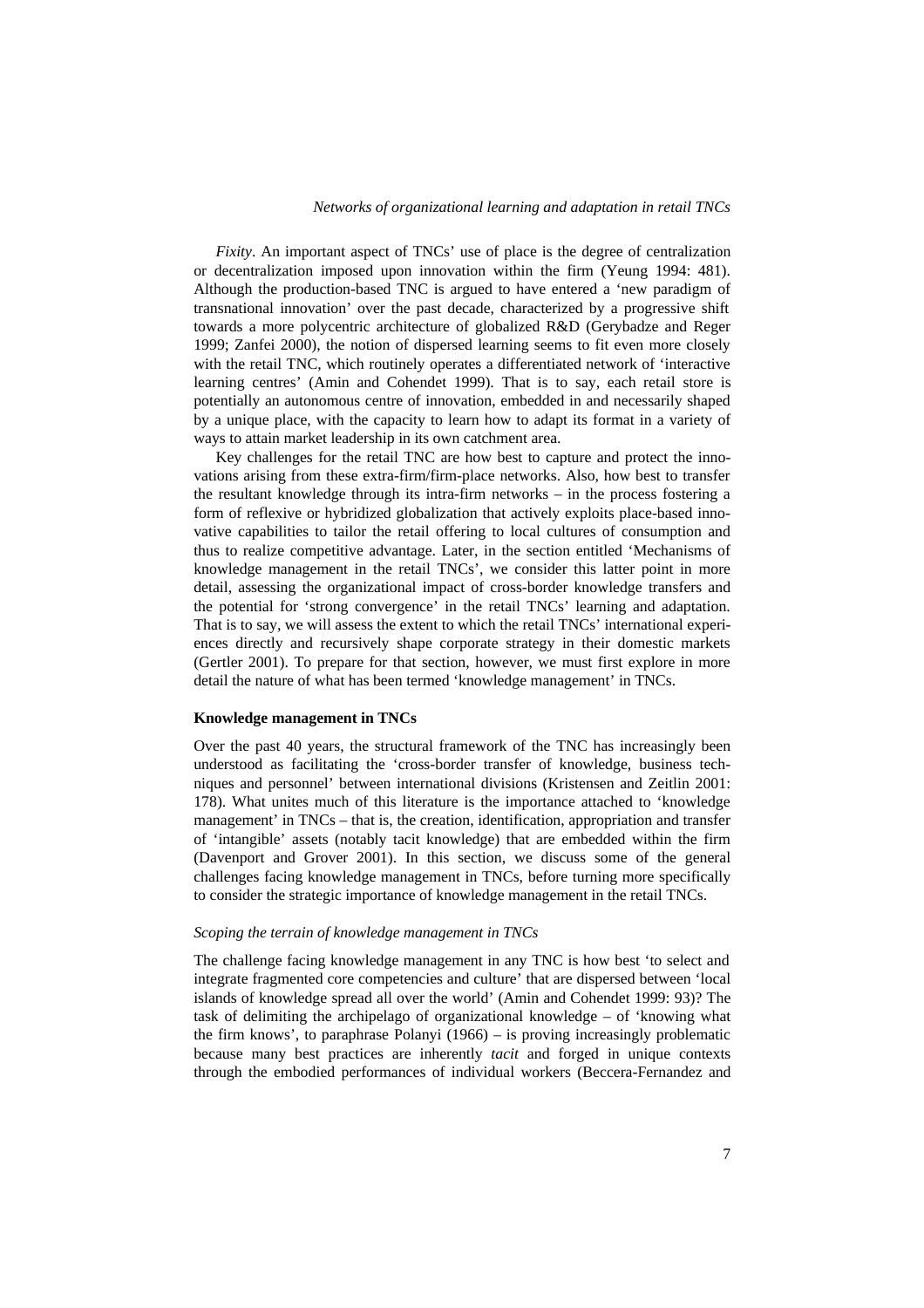Sabherwal 2001). Whereas codified knowledge can be recorded and transmitted in a standardized format, tacit knowledge is less amenable to any such textualization, given that it is accumulated through individual cognition as employees observe, perform and learn everyday work practices. Tacit knowledge has long been argued to lie at the very heart of the dynamism of the firm (Nelson and Winter 1982).

The situation facing TNCs is further complicated by the volatile nature of organizational knowledge. As Nonaka and Takeuchi (1995: 6) explain, codified and tacit knowledge regularly 'interact with and interchange with each other in the creative activities of human beings'. Tacit and codified knowledge are mutually constituted in a perpetual spiral of transformation: the former is systematized into an explicit form as employees learn and share their experiences, while the latter assumes implicit and embodied dimensions through ongoing work practices or 'learning by doing' (French 2000).

The 'heterarchical' structure of the globalized firm (Hedlund 1993) also contributes to this *fusion* of knowledge categories. In principle, the TNC fosters a process of decentralized specialization by promoting innovation across a network of learning centres while also acting as a conduit for the transfer of tacit *and* codified expertise between those centres (Amin and Cohendet 1999). Indeed, the capacity for tacit knowledge to be transferred across national borders through intra-firm corporate networks, either through embodied or distanciated interactions, highlights the myopia of 'the recent fashion in economic geography to theorize localized transactions as the source of bounded tacit knowledge, and global networks as the space of codified knowledge' (Amin 2002: 395). Nonetheless, the nature of the exchange of tacit knowledge across organizational and geographical boundaries remains a problematic issue (Gertler 2003) because 'the more easily codifiable (tradable) knowledge can be accessed, the more crucial does tacit knowledge become for sustaining or enhancing the competitive position of the firm' in the global economy (Maskell and Malmberg 1999: 172).

Tacit knowledge, then, has become central to knowledge management in TNCs. The key task for knowledge management is first to generate and/or discover best practices that are rooted in particular places, and second to prepare this tacit knowledge for circulation throughout organizational space. Due to this cross-scalar imperative, knowledge management in the TNC is essentially determined by a 'balancing act' between *bottom-up learning* and *top-down coordination* (Brown and Duguid 2000). In the next section we examine in more detail each of these mechanisms of knowledge management in the context of the retail TNC. Before that, however, we must first consider the extent to which these more general perspectives on knowledge management can be used to advance our theoretical understanding of organizational learning and adaptation in the retail TNCs.

## *Conceptualizing knowledge management in the retail TNCs*

In our view, any conceptualization of knowledge management in the retail TNCs must make a distinction between *product-based* and *process-based* knowledge assets (Teece 1998). In the retail industry, the store is essentially a tangible product created from an industrialized production process, extending from store construction to staff recruitment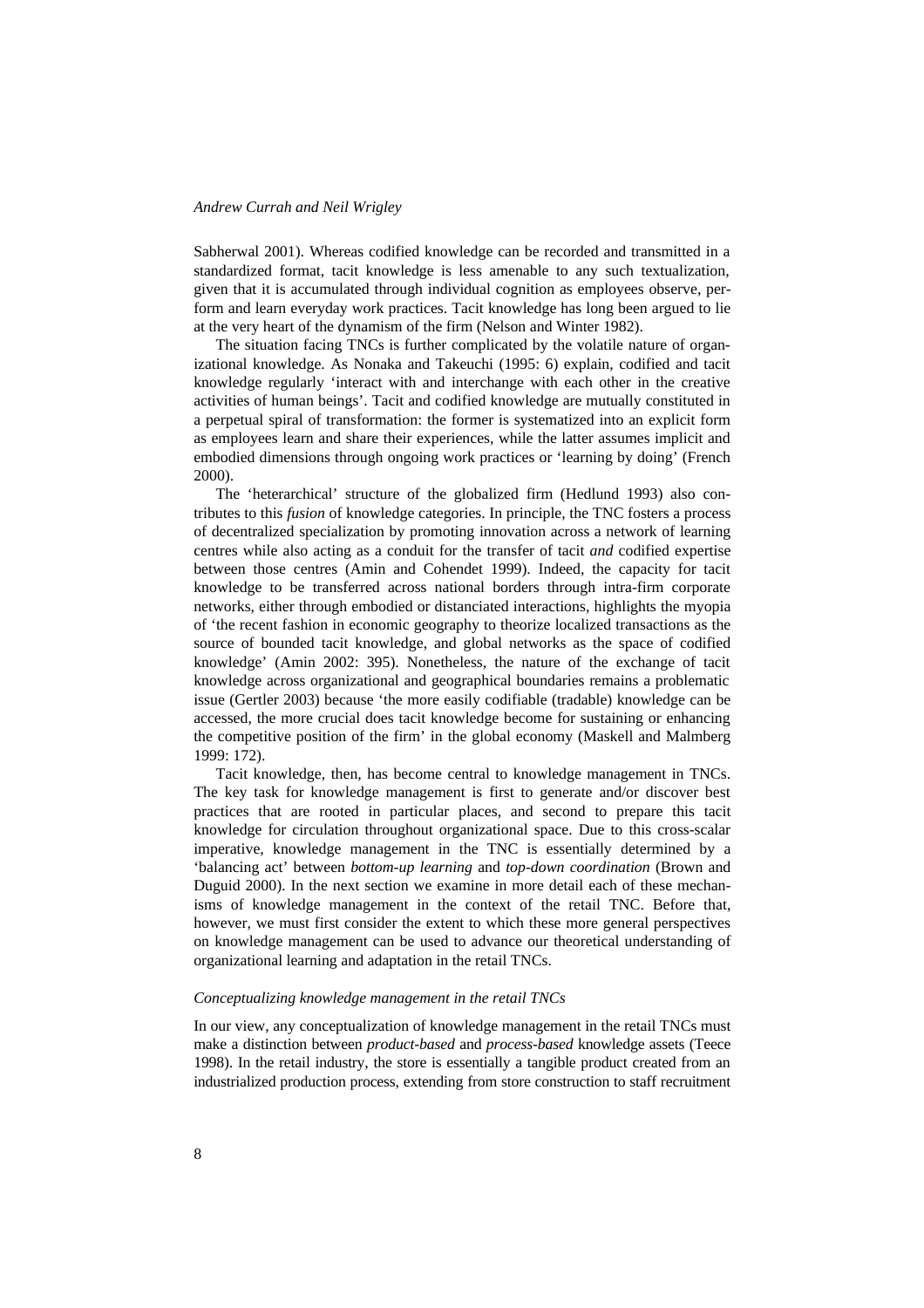## *Networks of organizational learning and adaptation in retail TNCs*

and supply chain management, in which intangible knowledge assets play a critical role. Due to the inherently open nature of the store and the lack of legal mechanisms to protect the retail format, the arsenal of product-based knowledge deployed in the store environment is constantly at risk of imitation by competitors (Dawson 1994). Consequently, and to draw upon Goffman's (1956) insights, the process-based knowledge assets accumulated in 'back region' spaces (for example IT systems and know-how regarding logistics, supplier negotiations, private label development, financial management, real estate strategy, and so on  $-$  all those activities that are concealed from the consumer's view) are of considerable strategic importance in the retail sector. As Goldman (2001: 223) explains, a distinction should be drawn between:

the *offering* and the *know-how* parts of the [retail] format. The first includes the *external* elements (*e.g.* assortment, shopping-environment, service, location and price) delivering the functional, social, psychological, aesthetic and entertainment benefits attracting customers to stores. The second, the *internal* part, determines a retailer's operational strength and strategic direction. It consists of the *retail technology* dimension containing the systems, methods, procedures and techniques the retail company uses and of the *retail culture*, that includes the repertoire of concepts, norms, rules, practices and experiences (emphasis in original).

There is necessarily a close, recursive relationship between the offering (front region) and know-how (back region) parts of the retail format. First, the behavioural response of consumers to the offering generates a constant stream of information (such as electronic point-of-sale data), which is analysed in the back region to identify those parts of the offering that are working, that are failing, and what processes need to be adjusted as a result. This facilitates ongoing improvements to the arsenal of productbased knowledge – for example, store layout, shelf management, merchandising, own label branding, pricing schemes, promotional initiatives and so on. Second, the image projected by a store and, by extension, its ability to attain the confidence of consumers in its catchment area, ultimately relies on the deployment of innovative practices devised in the back region. Moreover, this image has a 'grounded' history and is interpreted by consumers in particular ways in different business environments (Dupuis and Prime 1996).

Given the close interdependencies between front and back regions in any one context, the competitive advantage and 'experiential value' attached to a retail format are unlikely to be easily reproduced in another country, or even in a different region in the same country (Burt and Carralero-Encinas 2000). As a result, both the front and back region of the retail format must constantly be adapted in different ways to different places. Indeed, the globalization of retailing is essentially a reflexive learning experience, in which the 'retail firm explores, invests, and then reflects on individual decisions made' as both the offering and know-how are attuned to the fluctuating rhythms of foreign markets (Clarke and Rimmer 1997: 364).

As the embryonic retail TNCs penetrated new markets during the late 1990s, adapting their formats to different economic and regulatory landscapes, they sought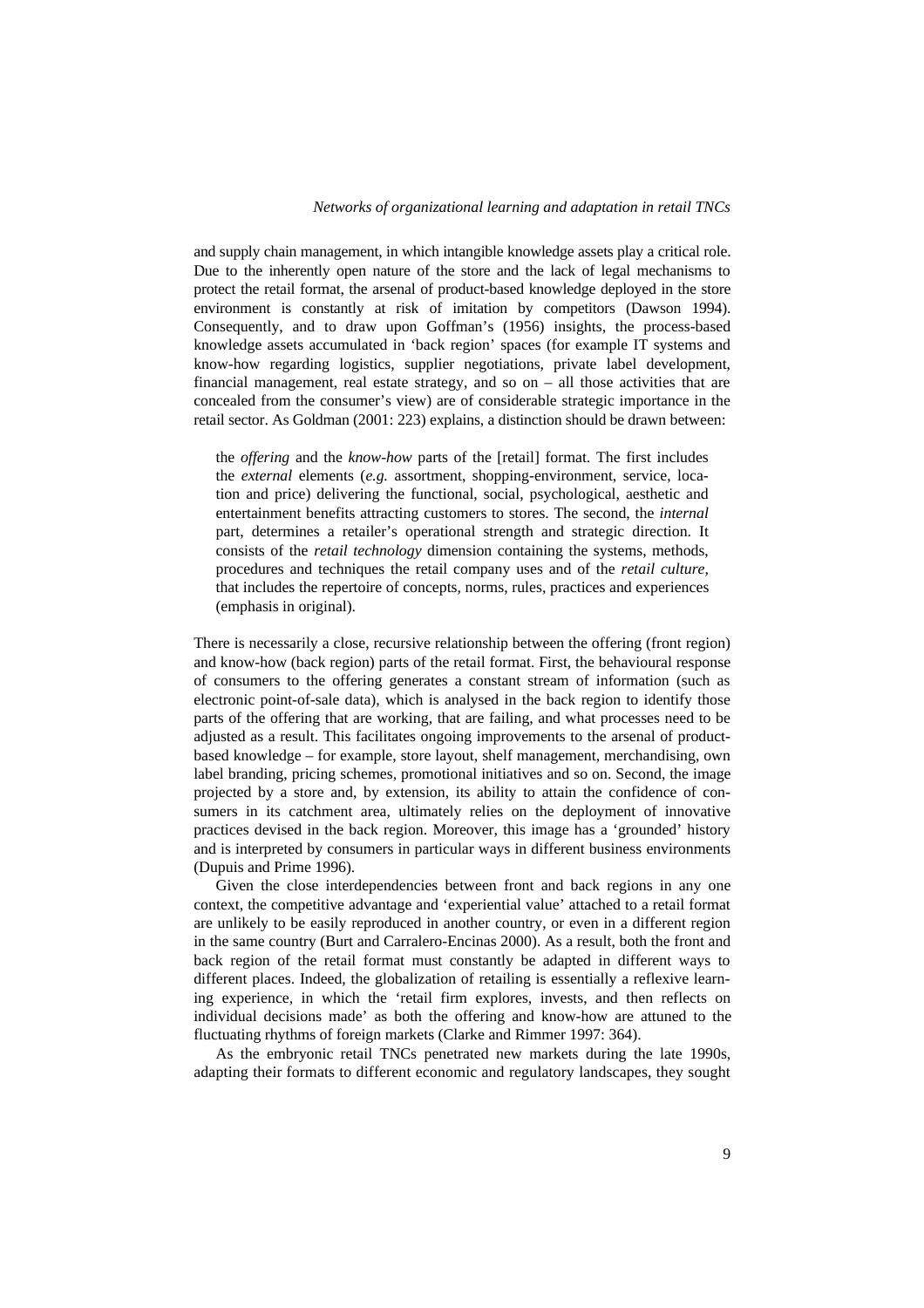to do so largely by 'internalizing' the intangible assets embedded in their back region spaces via the high-cost/high-control mode of market entry offered by merger/ acquisition (Doherty 1999). In the next section, we address the management of process-based knowledge in these back regions – in particular, the 'top-down' mechanisms that are used to transfer best practices, in multiple directions, across the transnational space of the firm – and assess whether these mechanisms are in fact conducive to what we referred to earlier as a process of reflexive or hybridized retail globalization.

In tackling this question, we examine the soft architecture required for processes of strong convergence (Gertler 2001), or what Ivarsson (2002: 240) has termed 'assetseeking FDI', where organizational competencies 'developed by foreign located affiliates are being transferred back to parent and sister firms outside the host country'. We also address a wider area of neglect in economic geography and the social sciences concerning the exchange of knowledge through corporate networks – namely, how different 'kinds of information are being mobilized (in certain places) and how they feed into innovative activity (in other places)' (Bunnell and Coe 2001: 580).

## **Mechanisms of knowledge management in the retail TNCs**

Although our focus in this section is primarily on the 'top-down' strategies used by the retail TNCs to extract and transfer tacit, process-based knowledge across the firm, it must be recognized that organizational learning in the retail TNCs is ultimately driven from the 'bottom-up', within what might be termed the 'situated knowledge web' of the store environment, through the 'ongoing interactions and improvisations that … employees undertake in order to perform their jobs' (Nidumolu et al. 2001: 119). We begin, therefore, by sketching out some of the key characteristics of this store-based learning process in the retail TNCs, and consider how it might affect wider processes of knowledge transfer and organizational adaptation.

#### *Bottom-up learning*

The importance of bottom-up learning in knowledge management is reflected by the embeddedness of tacit knowledge in 'the connection between individuals, in rules, division of labour and roles' (Nidumolu et al. 2001: 119). This is particularly evident in what have been termed '*communities of practice*' (Brown and Duguid 2000; Wenger 1998). In these communities, employees are typically informally bound together by a shared area of expertise, or maybe an operational problem related to that area, which they then seek to resolve by exchanging practical knowledge during relatively unstructured interactions, often at serendipitous meeting places such as the cafeteria or the photocopier (Leonard and Sensiper 1998). For the retail TNCs, communities of practice within the store environment are a principal mechanism through which improved strategies of display and merchandising are initially discovered. These product-based discoveries are then filtered into the back region so that the appropriate process-based skills can be refined. The extra-firm/firm-place networks through which this store-based learning occurs are many and diverse. In effect, every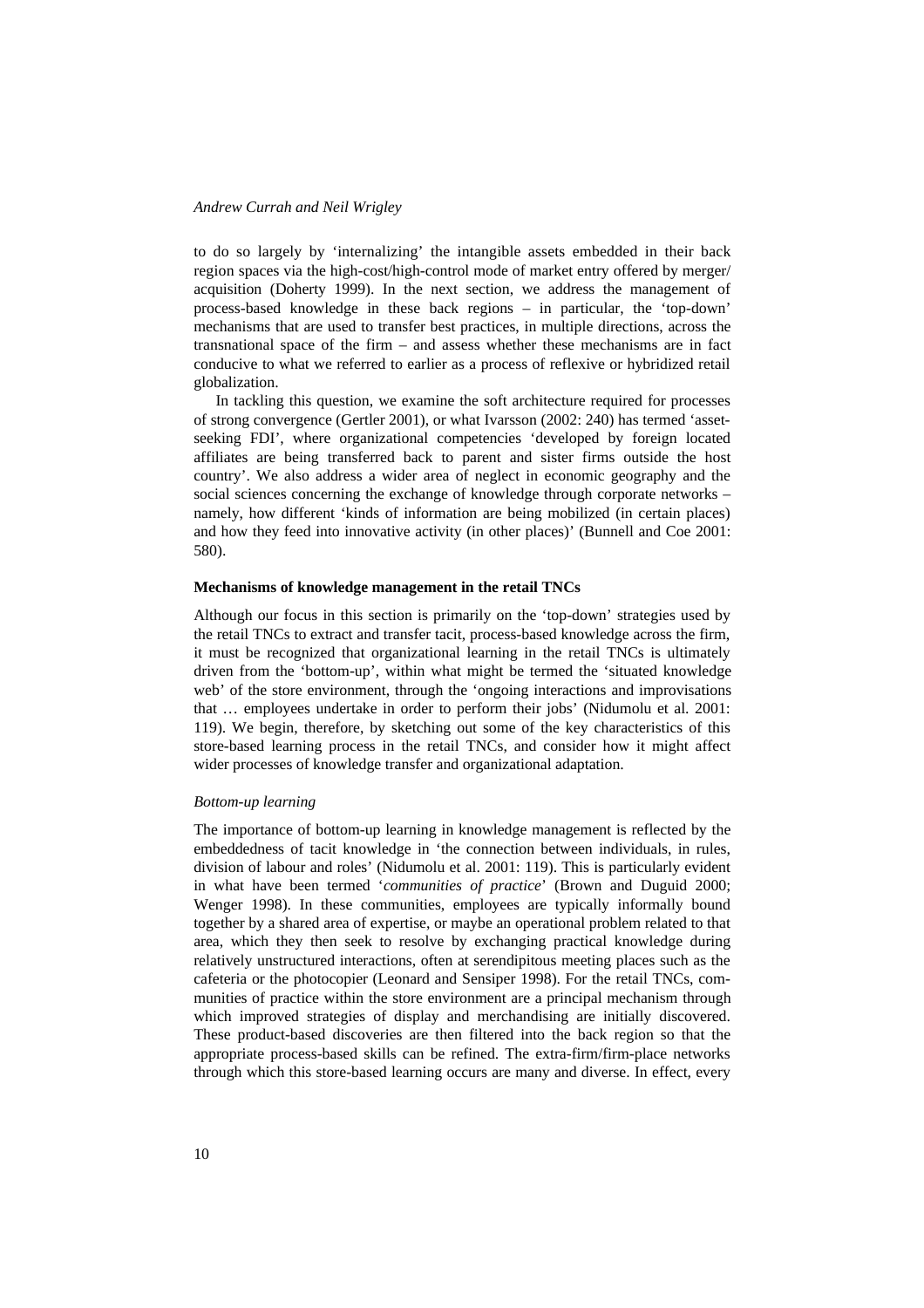encounter with a customer, in every store, is an opportunity for learning. This philosophy pervades Wal-Mart, where 'associates' are actively encouraged to approach customers, answer queries and, in turn, devise their own practical solutions to everyday workplace problems.

However, communities of practice need not be geographically proximate (within the confines of the retail store) for bottom-up learning to occur. The organizational proximity afforded by intra-firm relational networks is often far more important in constituting the 'soft architecture of organizational learning' in the globalizing firm than spatial co-location (Amin 2000). Indeed, the transfer of tacit expertise can now be achieved at a distance in the TNC due to the capabilities of telecommunications technologies such as Groupware and web-cameras, though this is no substitute for proximate, tactile, face-to-face interactions (Leamer and Storper 2001). For example, *virtual* communities of practice are emerging from a dense web of 'peer-to-peer' (P2P) computer connections (Lurey and Raisinghani 2001), with Ahold's 'virtual network' being a prime example (see below).

Nonetheless, it is important to note that the emergence of best practices through organizationally and geographically dispersed communities of practice is ultimately constrained by nationally and regionally oriented institutional and regulatory structures (Pauly and Reich 1997), reinforcing the path-dependent nature of organizational learning and geocorporate change in different places (Gertler 2001; Leyshon and Pollard 2000).

Given that the geography of learning in the retail TNC is inherently store-based, and so fractured – or, using Schoenberger's (1999) terminology, 'regionalized' – across a mosaic of heterogeneous places, it is clear that a major constraint on bottomup knowledge management in this type of firm is the creation (and discovery) of best practices arising out of *hybrid* communities of practice, each of which is situated in contrasting cultures and geographies of consumption. Organizational units within the retail TNC – from the individual store to whole national divisions – develop their own identities, ways of doing things, and ways of thinking because they live in different places and must, by default, constantly 'confront and respond to the particularities of … places across a whole range of practices and issues' (Schoenberger 1999: 211).

As noted previously, one rewarding way of approaching the retail TNC is as a 'transnational community', made up of cross-cultural hybridizations between social actors located in different business environments. Nevertheless, as Morgan (2001b: 11) cautions, '[c]reating order within such a transnational social space … is a precarious practice. It depends upon the "space" (social as well as a geographical) which is being encompassed and how far practices, routines, norms and values from within these spaces are different, transferable, adaptable, or resistant to change.' As a result, it is uncertain whether best practices in the retail TNCs can always successfully be adopted and implemented outside the socio-cultural context – the 'situated knowledge web' – in which they were originally conceived (Gertler 1995). In particular, the cross-border exchange of knowledge in the retail TNC may be constrained by the differential capacity and motivational disposition of corporate units to absorb best practices from other locations. Of course, a strong degree of '*absorptive capacity*' is needed for organizational learning and adaptation to occur in any TNC. That is to say,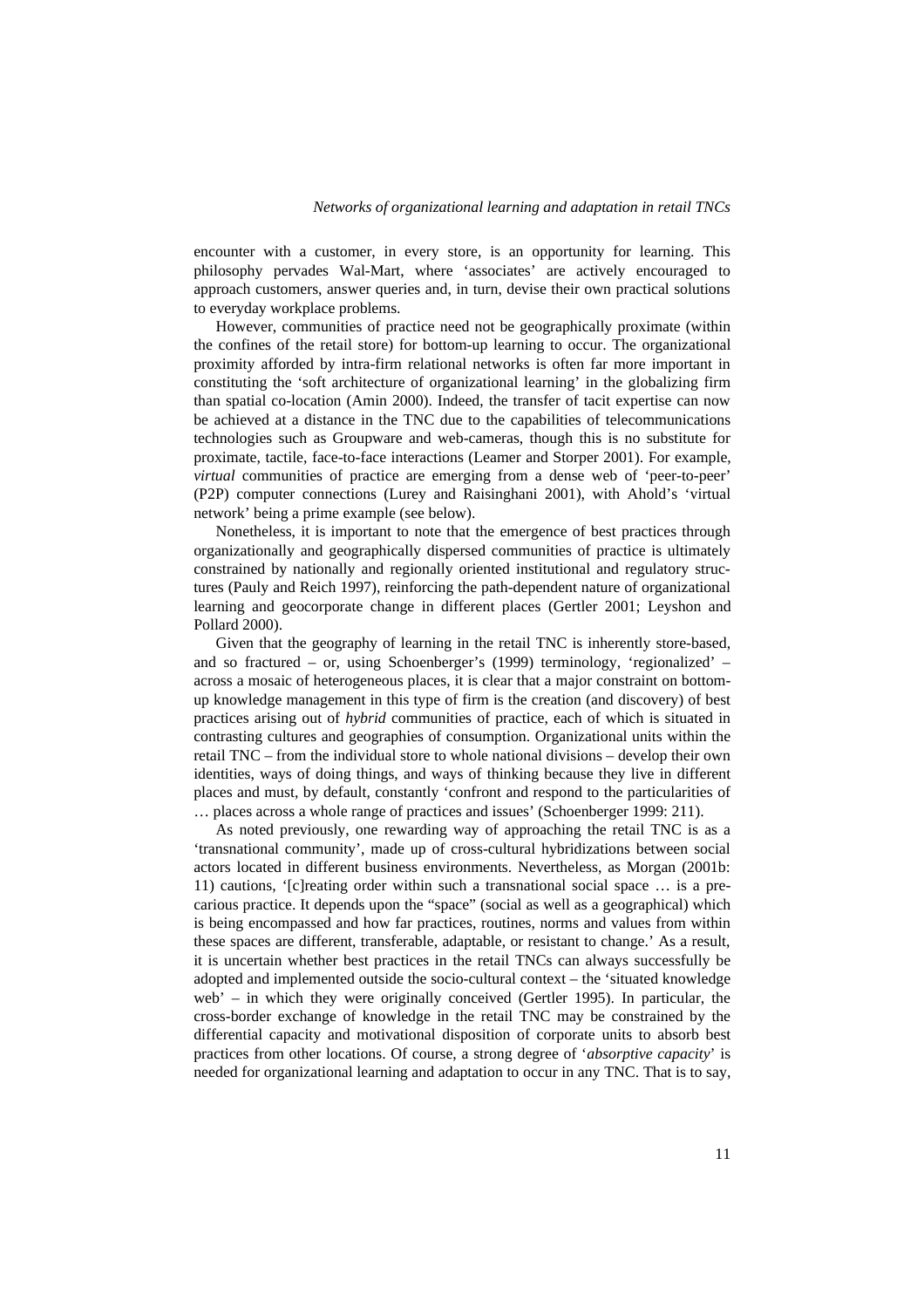a firm's social occupants must 'recognize the value of new information, assimilate it and apply it to commercial ends' (Cohen and Levinthal 1990: 128). However, the absorptive capacity of the retail TNCs is limited by the following attributes of their transnational spaces:

- The potential for conflict between corporate cultures 'on the ground' after merger/ acquisition has occurred. In these circumstances, the newly acquired retail division may fiercely resist pressures to adapt its operations to the host firm (Schoenberger 1997; Shackleton 1996, 1998). For example, incompatibilities between Wal-Mart's management philosophy and that of its European acquisitions arguably contributed to the loss of senior management during its post-entry period in both the UK and Germany (Fernie and Arnold 2002).
- The socially and discursively constructed nature of parent-subsidiary and subsidiary-subsidiary relations by elite actors in different parts of the transnational space, who may impose their own vision and personal ambitions upon the dynamics of organizational learning at a local scale. As Yeung (2000: 208) observes, the TNC constitutes a 'mosaic of different geographies of power exercised by different social actors in these embedded transnational business networks'.
- The mediating role of intra-firm bargaining processes upon the transfer of knowledge between those units, especially if subsidiaries seek to exert some level of proprietary control over localized innovations. This is significant because valuable know-how may be used (or in fact hoarded) by subsidiaries as 'currency' to serve their own place-based interests and acquire power vis-à-vis other units, either by winning investment or autonomy from the centre (Gupta and Govindarajan 2000).

Even so, the mutual exchange of best practices, and the development of an absorptive capacity built around a 'shared passion for a joint enterprise' (Wenger and Snyder 2000: 139), is attainable in the retail TNCs. Top-down strategies of knowledge management are being used by these firms not only to translate bottom-up learning experiences into more efficient back region processes and, in turn, more competitive front regions of display, but also to foster a mutual awareness of the company's diasporic contours and of the threat posed by other transnational corporate communities to the integrity of those contours. It is to these strategies that we now direct our attention.

## *Top-down coordination*

As Gold et al. (2001) emphasize, bottom-up learning will remain isolated and of limited commercial significance to large-scale organizations if it is not complemented by adequate top-down investment in 'infrastructural capabilities', which coordinate, formalize and sustain the cross-border transfer of best practices. These capabilities generally consist of two components: a technological architecture for capturing, storing, protecting and communicating knowledge throughout the firm; and a corporate culture that promotes participation and knowledge sharing. We now explore each of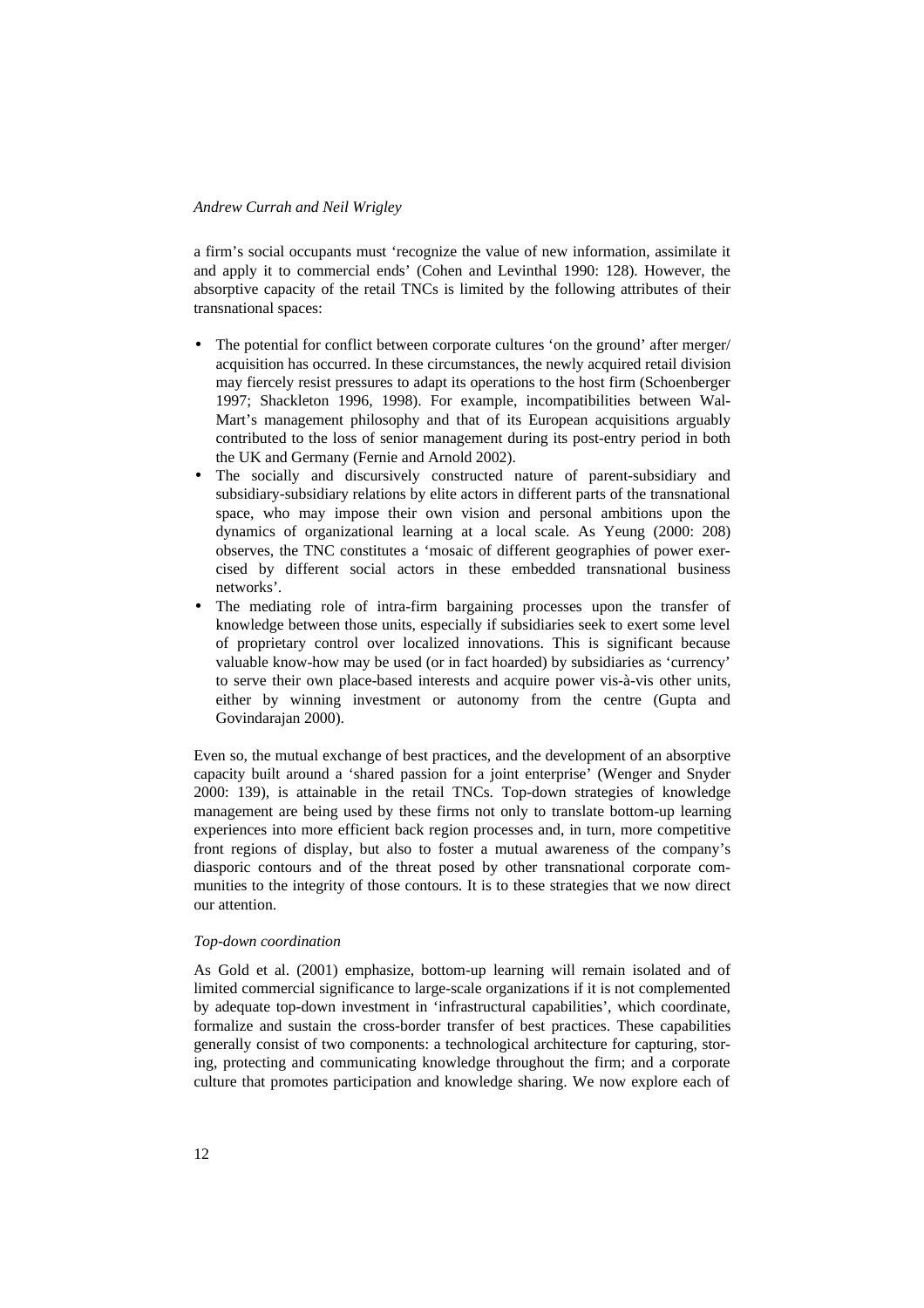these capabilities in turn to shed some light on the role that is played by top-down coordination in shifting process-based knowledge across the retail TNC. What follows is meant to be an *illustrative* not an exhaustive or systematic portrayal of knowledge management in the retail TNCs. As we have learnt in the course of our research, the task of gaining access to these major firms is rarely as ordered as one would hope, not least because of the strategic importance of process-based knowledge and executives' desire to keep back-region processes under wraps.

*Technological architectures*. For Cohendet et al. (1999: 234) 'computerized telecommunications networks' (CTNs), 'based on digital processing of information and multimedia networking of workstations', are critical to the integration of fragmented and locally distributed organizational competencies. Despite the recent accountancy irregularities that have blighted Ahold, its 'virtual network' has been viewed as an important example of a CTN and one that also provides a useful example of a largescale 'virtual community of practice'. This corporate Intranet codifies each component of Ahold's retail operation using a standard vocabulary of intra-firm processes, generating target benchmarks and performance ratings for each of those components on a daily basis. The virtual network also delineates the firm's global operations into 14 'knowledge areas', each of which is further subdivided into specialized 'networking groups' – a framework that classifies and locates the expertise of each person, thus fusing tacit and codified expertise into one category and enabling employees to visualize the 'geography of knowledge' within the organization (Stenmark 2001).

In this way, any member of the Ahold 'family' who has an operational problem can log on to the Intranet, locate the related benchmark of other stores, retrieve information about the strategies in place to deal with that issue and, if necessary, contact a relevant employee for further advice. The system improves access to tacit knowledge, forming new networks of inter-personal knowledge exchange and incentivizing employees to accumulate 'social capital' among their peers. Ahold's acquisition, via a joint-venture partnership, of the Argentine retailer Disco, and its subsequent development of Disco's existing e-tailing business, was greatly enhanced by the virtual network that allowed management in Buenos Aires to glean experience and knowledge of online food retailing from personnel in Ahold's other e-commerce operations, namely Peapod in the USA and Albert Heijn in the Netherlands.

The 'relentless innovation' (Kickul and Gundry 2001) inherent to e-commerce technology is heightening the strategic importance of knowledge management to the retail TNCs (Holsapple and Singh 2000). In particular, business-to-consumer (B2C) e-commerce presents the retail TNCs with a profound organizational dilemma – that is, how can they deliver *single* orders to separate households in a cost-efficient manner given that they are otherwise equipped to distribute *multiple* commodities (as stock replenishment) across their store networks (Currah 2002; Wrigley et al. 2002)? In tackling this challenge, the retail TNCs have had to stimulate and harvest best practice knowledge from the bottom-up, in the back region spaces of e-commerce fulfilment.

For Tesco, the locus of learning in B2C e-commerce has been in the traditional store, where the firm has developed a store-based picking system that requires low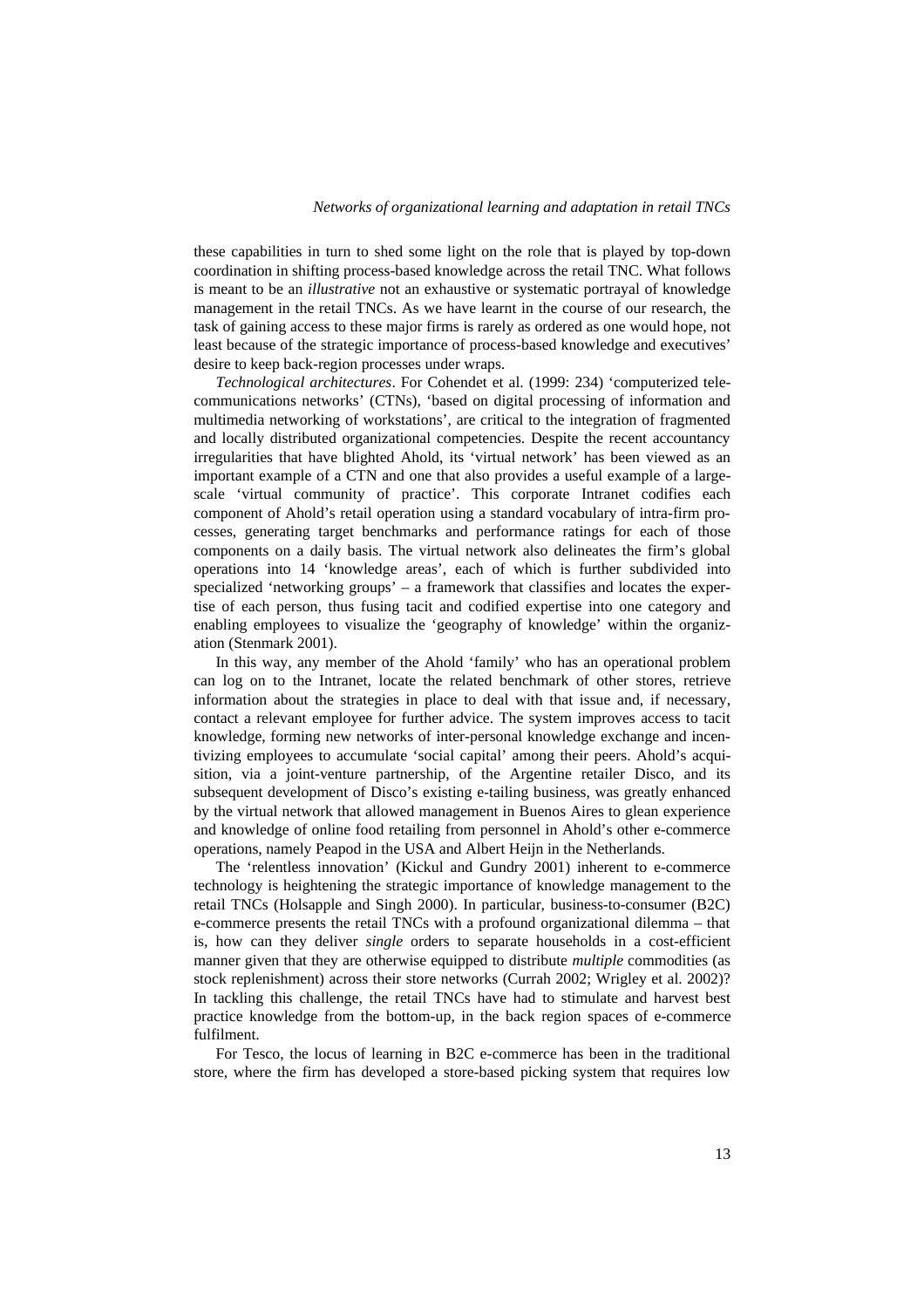levels of capital investment, exploits multi-channel marketing opportunities and offers the full product range of a typical retail outlet. The Tesco.com service is the most profitable online grocery operation in the world, with annual revenues of £356 million in 2001/2. In the longer-term, however, it seems plausible to suggest that at higher volumes online orders may be best served from dedicated distribution centres, where the efficiency of the picking process can be optimized  $-$  a strategy that is already being tested by Carrefour and by Wal-Mart in its UK operations (Tanskanen et al. 2002).

Whatever the form of fulfilment, B2C e-commerce has important implications for processes of intra-firm learning in the retail TNCs. More research is needed to clarify several issues. How are the retail TNCs conceptualizing e-commerce within existing corporate philosophies? In what ways are these firms managing process-based knowledge related to e-commerce? Overall, the retail TNCs' ability to remodel themselves into a multi-channel form depends as much on the restructuring of intra-firm logistical networks as on inter-firm relational networks (Wrigley and Currah 2003d) – for example, with firms specializing in home delivery services, Internet technologists, or Web-site design consultancies (Oinas 2002).

CTNs such as the Ahold network have enabled the retail TNCs to monitor the performance of their B2C e-commerce operations in different locations and, in turn, to extract best practices from those operations for dissemination to other locations. This was instrumental in the development of Tesco's online service during the late 1990s (Jones 2001). However, as the Ahold network suggests, it is critical that any CTNs employed in knowledge management, related to e-commerce or not, are sensitized to the dynamic inter-personal processes through which tacit knowledge is generated. The very logic of knowledge management rests upon the management of *social processes* within the workplace, *in situ*, to facilitate innovative thinking, collaboration, a culture of sharing, and the incremental development of best practices.

*Inter-personal mechanisms of knowledge transfer*. Despite the rich potential for non-local organizational ties and the transmission of tacit (and codified) knowledge through space-effacing technologies such as CTNs, there is still a crucial role for physically proximate interactions between employees in top-down strategies of knowledge management. Face-to-face socialization between employees acts as the principal mechanism through which tacit knowledge can be transferred between people and disseminated throughout the firm (Nonaka et al. 2000). Corporate actors must generally be localized for tacit knowledge to be effectively shared and understood, mainly because 'the transmission of tacit knowledge combines language and observation, imitation and practice' (Cohendet et al. 1999: 232). In particular, *storytelling* and *mentoring* are remarkably effective 'corporate socialization mechanisms' (Gupta and Govindarajan 2000) for transferring rich amounts of tacit knowledge throughout the company.

Storytelling is fundamental to the sociology of all large-scale business organizations. It entails creating 'detailed narratives of past management actions, employee interactions, or other organizational events', which serve to disseminate corporate values, norms, morals and managerial techniques in a memorable format (Swap et al. 2001: 103). Storytelling plays an especially important role in Wal-Mart. The organiz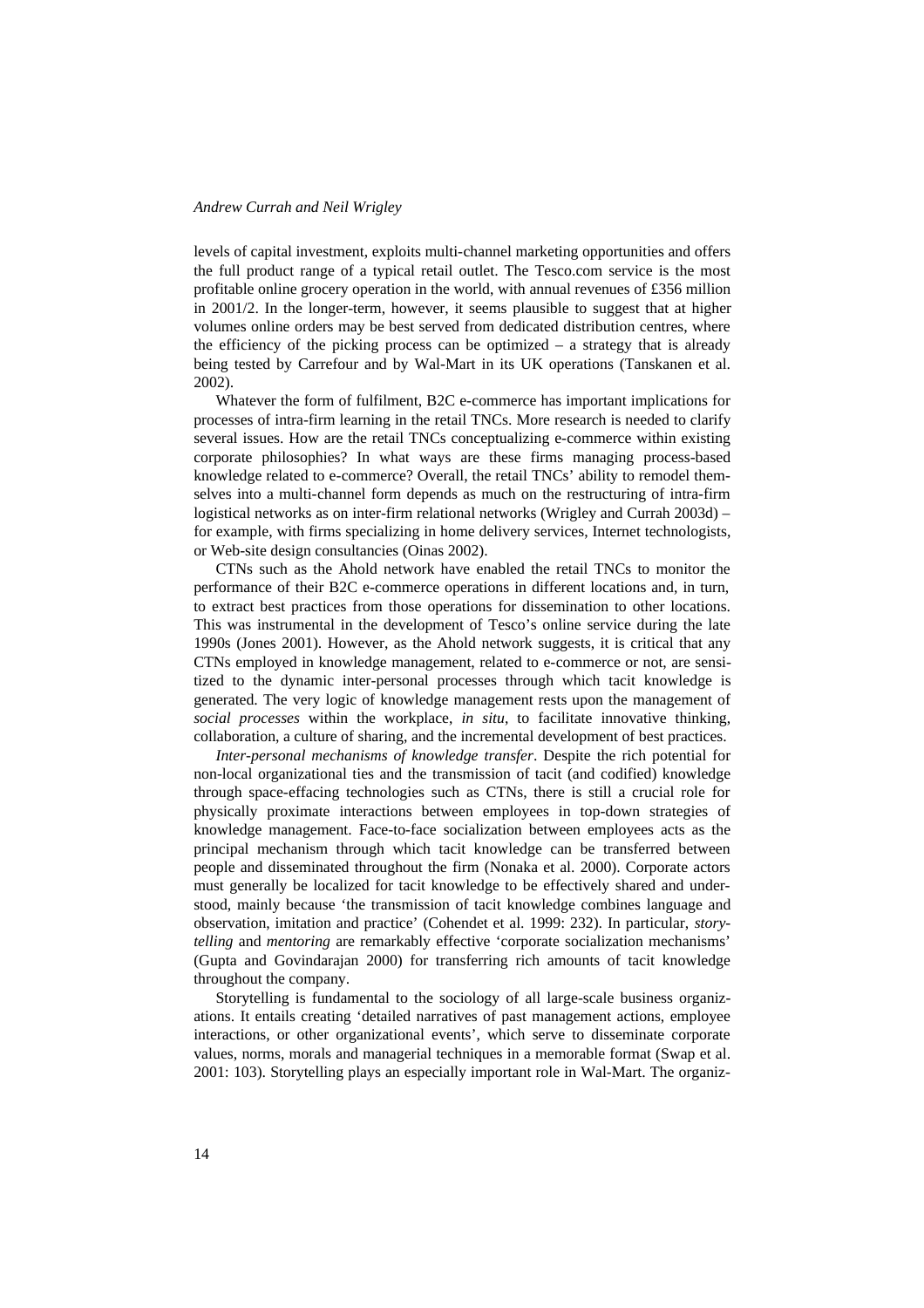ational culture bequeathed by the company's founder, Sam Walton, is preserved and circulated through an assortment of stories, which are played out in different ways, from the Wal-Mart cheer at the start of each working day to the annual general meeting in Fayetteville, Arkansas, where a few exemplary associates from the USA and the international divisions are ostentatiously rewarded for their obedient adherence to the 'Wal-Mart way' (Schneider 1998), and where other stakeholders such as suppliers and distributors are exposed to the company's best practices (Aggarwal 2001). All of this facilitates, in effect, the ongoing recitation of a Wal-Martized metanarrative (Arnold and Fernie 2000).<sup>2</sup> Advertising flyers are also instrumental in sustaining this organizational story, with its patriarchal character obviously at the fore:

The flyer is supposed to be the unified, chant-singing voice of the associates, the homogenized retail face of courteous counter help and smiling shelf stockers. Yet behind the chorus façade is a single voice leading, that of 'Mr Sam'. Wal-Mart's deceased leader is featured as a spectral presence throughout the flyer, the wise old man's guiding 'philosophy' in the sidebars features quotations from and stories about him: his ghostly and fatherly voice permeates the flyer.

(Arnold et al. 2001: 250)

Mentoring, in contrast, involves a close didactic relationship between a corps of tutors and a group of employees requiring guidance in a particular area of expertise. Ahold has operated a transnational mentoring system, which paired up management in newly acquired businesses with an appropriate representative from an existing subsidiary (for example the management of Brompreço from Brazil met their counterparts from Stop & Shop in the USA). In turn, that system was supplemented prior to Ahold's financial crisis by international support centres, located in Atlanta, Buenos Aires and The Netherlands (Wrigley 2000). Similarly, ASDA store managers in the UK have been mentored by a counterpart from Wal-Mart in the USA, as part of the broader integration of the ASDA chain into the organizational culture of Wal-Mart (Burt and Sparks 2001), whilst Tesco actively supports its international operations in East Asia and Central Europe with mentors from its International Support Office.

Closely related to mentors are 'best practice teams', which visit corporate sites to identify and transfer best practices to other parts of the organizational structure (O'Dell and Grayson 1998). Such micro-communities of practice are made up of a corps of highly mobile 'knowledge activists who aim to span boundaries within the … organization, acting as agents for the diffusion of tacit knowledge, normally with at least partial codification in the process of transmission' (Gertler 2003: 88). Both Ahold and Tesco utilize such teams and we discuss the operation of Tesco's international support, sourcing and capability team in detail elsewhere (Wrigley and Currah 2003c). Transnational corporate elites of this kind have the potential to forge intra-firm networks of embodied knowledge, 'cross-cutting as well as connecting innovative locales', resulting in the 'unbounding or extra-localization of cultural 'closeness' for the effective transfer of knowledge that had previously been understood in terms of (national or regional) territorial containers' (Bunnell and Coe 2001: 582–3).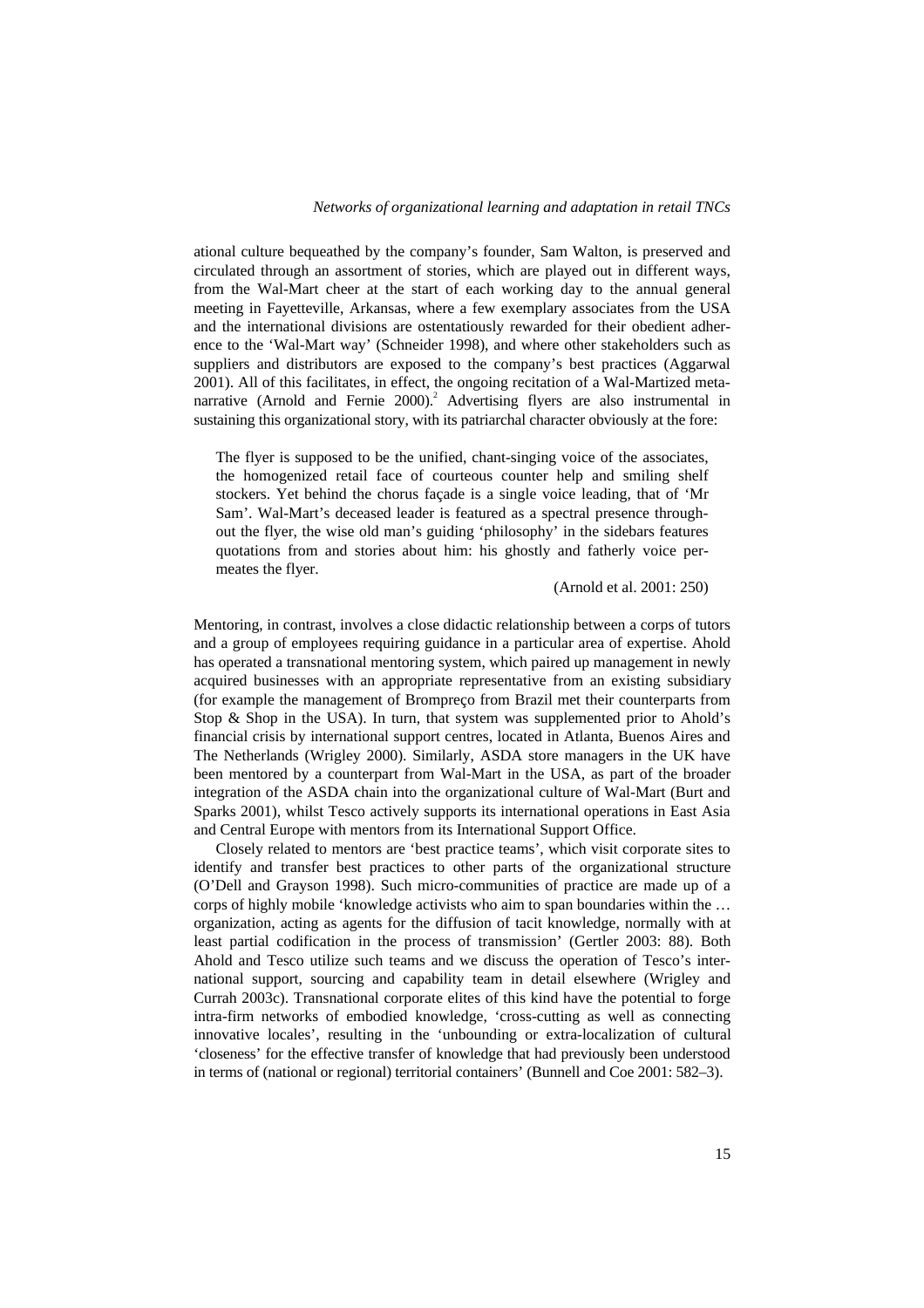Acting as 'organizational translators' between hybrid communities (Brown and Duguid 1998), best practice teams are one of the principal mechanisms through which strong convergence between different business environments is likely to occur. It is clear, for example, that the knowledge gained by Tesco from the development of the hypermarket format in Central Europe (in the Czech Republic, Hungary, Poland and Slovakia) has been carefully transferred within the firm, both back to the UK via the activities of best practice teams (where the format, called 'Tesco Extra', has now been rolled out to over 40 stores), and to power its market entry in East Asia. Specifically, on the basis of its experience in Central Europe, Tesco has learnt (via a process of trial-and-error) how to develop and execute the hypermarket concept: how best to configure the internal layout of stores, how to manage the mix of food to non-food, how to orchestrate the 'festival' atmosphere in those large stores, how to tailor the offering to local consumer preferences, and how to squeeze the development costs of the format. The Central European management team – several of whom, as younger managers, were closely associated with Tesco's growth in the UK in the mid-1980s – meet regularly to exchange ideas and experience in a relatively informal manner and, in turn, seek best practice solutions for operational problems across the company.

Similarly, the recently revamped 'international leadership development program' operated by Wal-Mart during the 1990s – and the subsequent movement of executive personnel between its foreign divisions for training in cross-continental back region processes – appears to have been of considerable importance in allowing the company to exchange best practices between countries and to develop a range of innovative formats. The programme contributed to a number of important cross-border knowledge transfers in 2001/2. For example, the Mexican 'Todo Dia' store concept (a lowincome warehouse format designed for metro-markets and dense urban populations) is currently being transferred and adapted to the Brazilian market, while in the opposite direction Wal-Mart is rolling out best practices linked to its experience operating the hypermarket format in Brazil in other parts of its international portfolio. In addition, Wal-Mart is in the process of transferring the successful George clothing range from its ASDA operations in the UK to the USA and Germany and parts of its East Asian operations.

#### *Towards a reflexive style of retail globalization*

The cases of Tesco and Wal-Mart signal the potential for strong convergence in geographies of organizational learning and adaptation. Clearly, even best practices from relatively unstable markets – plagued by hyperinflation, devaluation and other economic crises – are influencing the domestic strategies of the retail TNCs. Indeed, we would argue that all the retail TNCs are now converging, at varying speeds and from multiple directions, towards an adaptive or reflexive style of globalized operation that extracts and blends innovative capabilities in the back region of stores to tailor the front region of the format to different consumer cultures. The retail TNCs are currently employing a variety of mechanisms of knowledge management (from the mapping of expertise in virtual databases to highly mobile mentoring teams) to effectively manage and share innovative capabilities arising out of particular localities.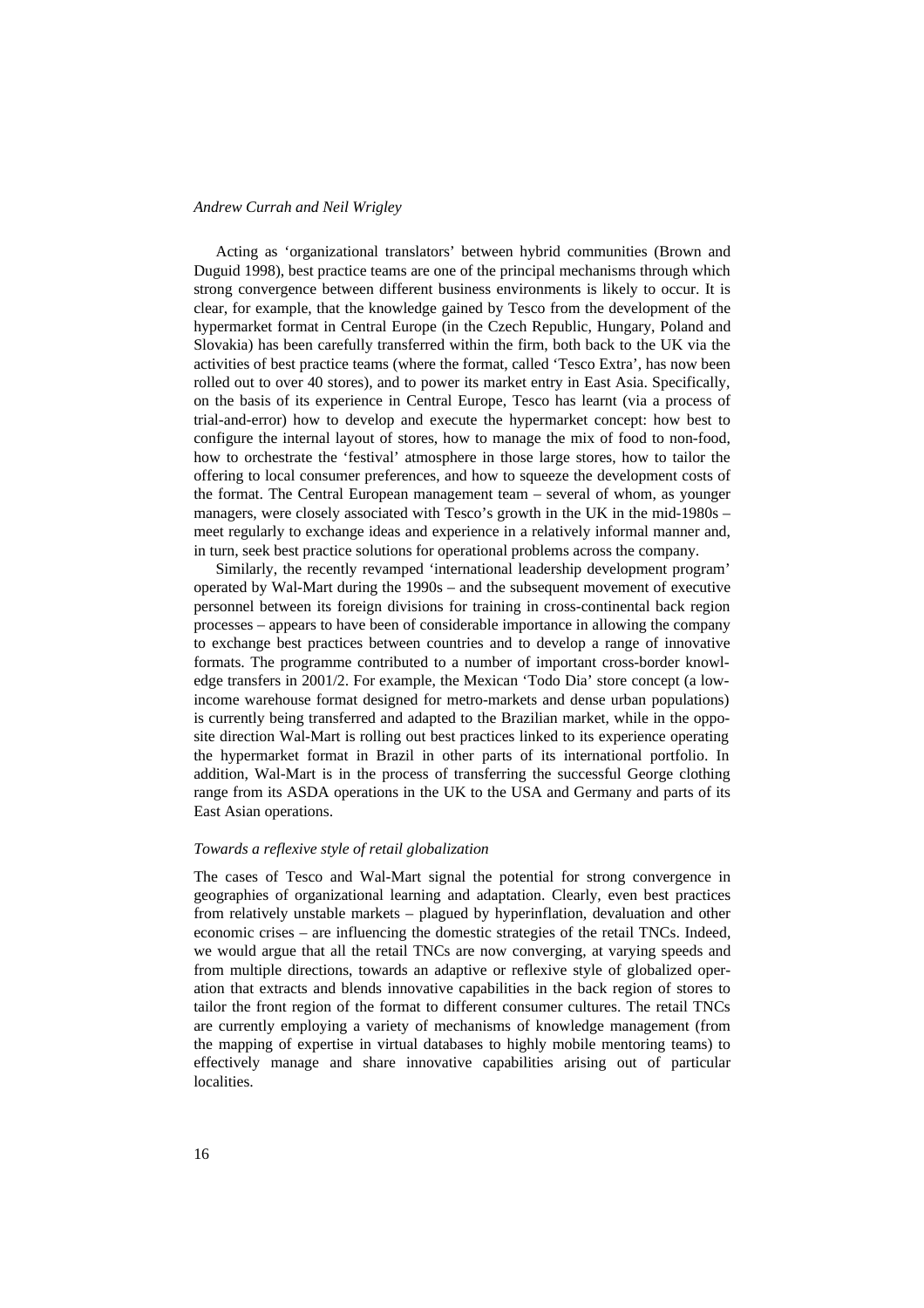The importance of cross-border knowledge transfers and the development of distinctive retail formats is likely to become even more acute as the retail TNCs continue to penetrate and embed themselves in both 'particularistic' and 'collaborative' economies. In particular, the increasing focus of these firms on the world's 'mega-city regions' is prompting even the dominantly hypermarket-oriented operators to experiment with smaller scale retail formats suited to dense urban environments. Thus, Tesco is actively experimenting with small format (Express) stores in Bangkok, while Carrefour has announced plans to supplement its Chinese hypermarket with its smaller format Dia discount stores.

Interestingly, all of this raises a much wider question: what is the impact of the retail TNCs' learning processes on the organizational and logistical structure of the distribution sector, and the competitive landscape more broadly, within emerging markets (compare Da Rocha and Dib 2002; Tokatli and Eldener 2002)? Further, what evidence is there to suggest that the transfer of knowledge into the stores of the retail TNCs is 'kick starting' the food retail modernization process in emerging economies via a process of emulation of best practices (albeit relating to product-based knowledge) to indigenous competitors (Goldman 2000, 2001; Lo et al. 2001)?

# **Conclusions**

In recent years, the role of culture, knowledge and learning in the regulation of firm behaviour has become a lively and provocative area of debate in the social sciences (Yeung 2001). And yet the concept of the agile, knowledge-driven firm often remains a rather ill defined, fuzzy metaphor in the academic literature. There is an urgent need for empirically grounded and theoretically contextualized studies that explore the micro-practices of organizational learning and adaptation across a range of sectors – how firms generate new knowledge, how they adapt their competencies across widely contrasting business environments, and how the spatiality of the firm shapes, facilitates or constrains those processes of knowledge management from bottom-up learning to top-down coordination.

Our aim in this article is to contribute to these debates. In it we have used the case of the retail TNCs to think through in substantive terms how a 'competence-based' view of the firm might be tackled in the globalizing retail sector. The ability of the retail TNCs to position themselves as corporate parents of the emerging megagroupings largely depends on how successfully they can 'mobilize different forms of knowledge, skill and competence' (Amin and Cohendet 1999: 87) across their increasingly 'multi-channel corporate networks in different cultures and on different continents' (Colla and Dupuis 2002: 106). To date, however, the geographies of organizational learning and adaptation within these firms have remained neglected in the mainstream of academic debate. In this article we begin the task of bridging this divide, using the concept of relational networks to conceptualize the 'soft architecture' of retail globalization.

Essentially, we have examined the interplay between extra-firm networks and intra-firm networks and between bottom-up (store-based) learning and top-down knowledge exchange and adaptive change. In particular, we have argued that 'back region' process-based knowledge is of immense strategic significance to the retail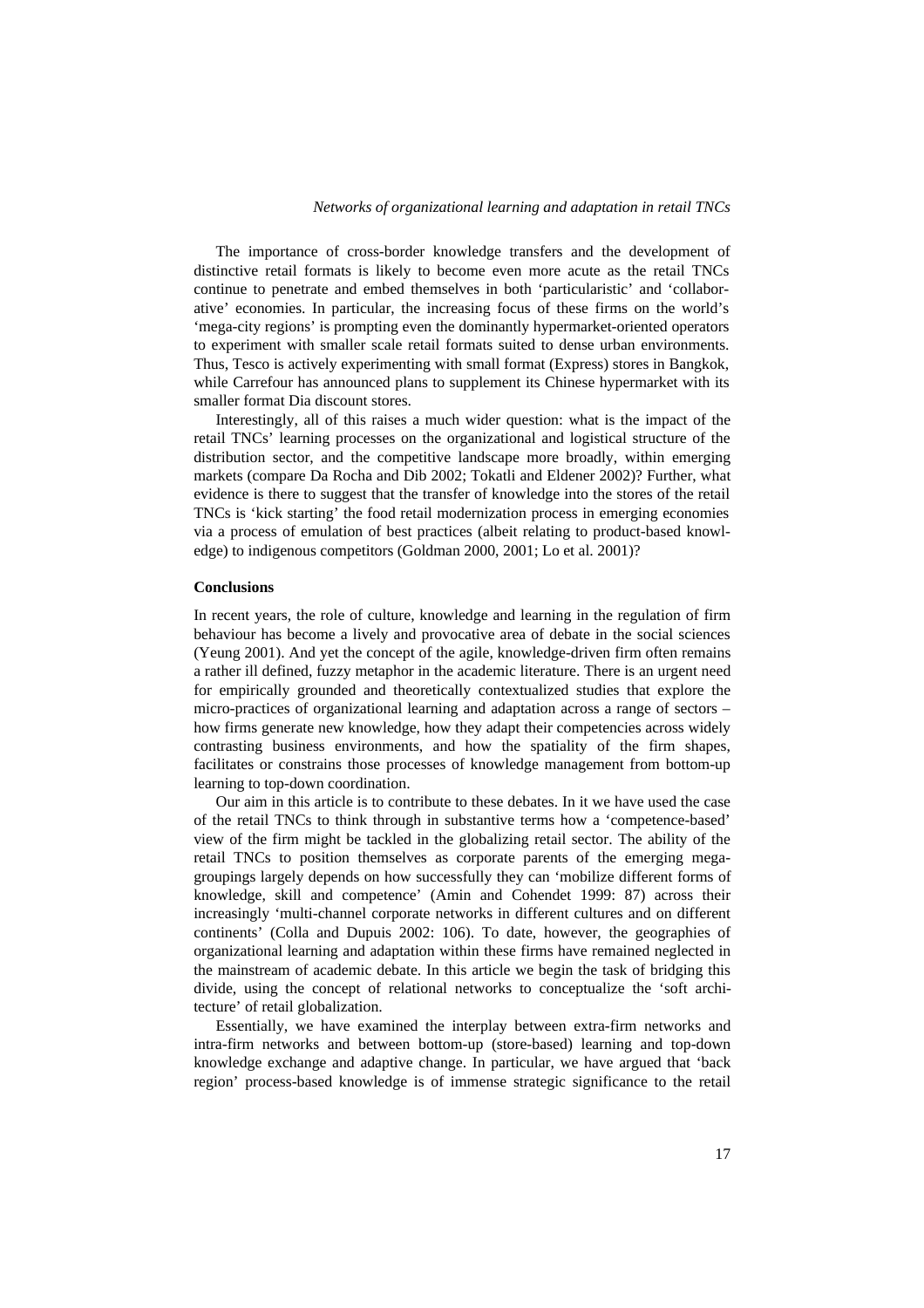TNCs, given the ongoing threat of product-based knowledge in the store being imitated by competitors. We have viewed the ability to transfer tacit know-how (that is, best practices rooted in certain places, people and workplace performances) as being instrumental to the realization of competitive advantage. And we have regarded the mobilization of such knowledge across complex and differentiated corporate networks – together with the development of innovative formats attuned to the rhythms of the local context – as largely determining which of the emerging retail TNCs will be most successful in positioning themselves as the future parents of the emerging global mega-groupings.

While in this article we are concerned with the mechanisms deployed by the retail TNCs to transfer knowledge *within the firm* and develop distinctive, place-based organizational competencies, we also recognize that a reflexive or hybridized style of globalized operation 'is not only a matter of adapting … practices and procedures to "fit" the local contexts … it is also a matter of increasing interaction with local counterparts as a means of getting acquainted with values, incentive structures, norms and conventions that ultimately influence economic behaviour in a given country' (Zanfei 2000: 531). Indeed, as we noted above, there is a pressing need for research into how the retail TNCs are embedding themselves into specific places through interfirm networks of learning – a skill that is clearly critical in the age of 'alliance capitalism' (Dunning 1997). Related to this, how is knowledge being transferred and negotiated via inter-firm relational networks, and what mechanisms are used in this context to conceal process-based knowledge from the gaze of other firms?

Overall, the ability of TNCs (or, more accurately, their social occupants) to learn and adapt to competitive pressures in the globalizing economy increasingly rests on a complex blend of intra-firm, inter-firm *and* extra-firm relational networks (Yeung 2000). Corporate elites must be adept at governing the behaviour of the firm across each of these embedded relational networks if the TNC is to operate competitively across a contrasting array of business environments. More specifically, these elites must be adept at managing 'soft' knowledge assets across each of these relational networks if they are to achieve the 'hard' returns on capital investment and in turn, maintain the confidence of capital markets and investors in an economic climate beset by uncertainty and concerns about the future of corporate governance.

> *Andrew Currah is at the Department of Geography, University of Cambridge, Cambridge, UK.*

*Neil Wrigley is Professor of Geography, Department of Geography, University of Southampton, Southampton, UK.* 

## **Acknowledgements**

This article forms part of a wider research project into the 'Globalization of retailing', funded by the ESRC under Award R02225024. Data collected from interviews with equity analysts and executives of the retail TNCs, as well as retail industry conferences organized by leading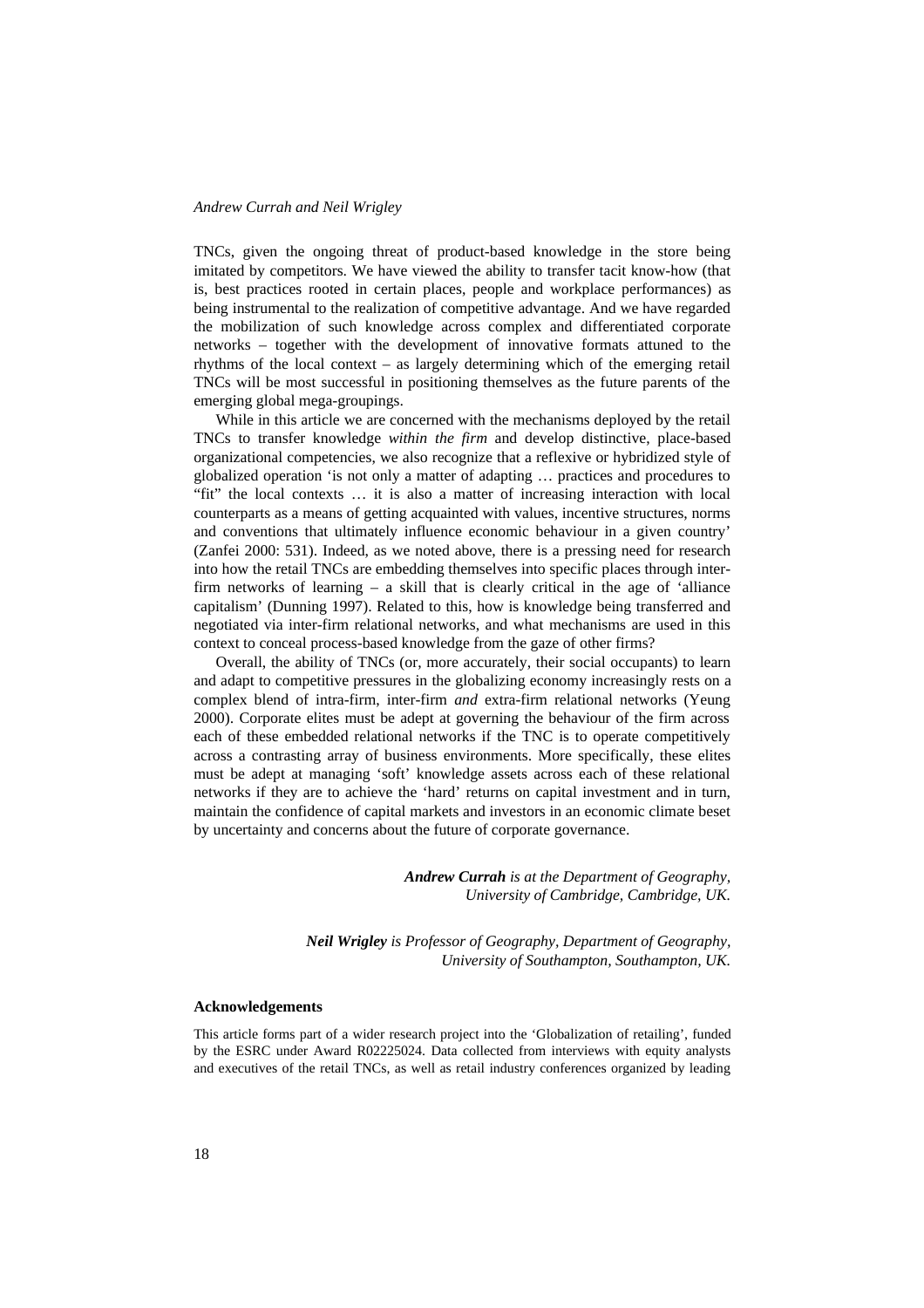investment banks (Credit Suisse First Boston, Deutsche Bank, Merrill Lynch) have been triangulated with a range of other sources (like academic publications and the business press) to construct an economic geography of organizational learning and adaptation in the retail TNCs.

#### **Notes**

- 1. Market capitalization as at 5 June 2001, 22 February 2002, and 10 September 2002. Source: Merrill Lynch, New York.
- 2. It is also a contested meta-narrative. For example, see the comments of disillusioned former Wal-Mart employees at http://www.walmartyrs.com

#### **References**

- Aggarwal, R. (2001) 'Value-added annual shareholders meetings: reflections on people's capitalism at Wal-Mart', *Journal of Retailing and Consumer Services*, 8, 347–9.
- Amin, A. (2000) 'Organizational learning through communities of practice', paper presented at the Workshop on the Firm in Economic Geography, University of Portsmouth, 9–11 March.
- Amin, A. (2002) 'Spatialities of globalization', *Environment and Planning A*, 34, 385–99.
- Amin, A. and P. Cohendet (1999) 'Learning and adaptation in decentralized business networks', *Environment and Planning D: Society and Space*, 17, 87–104.
- Amin, A. and N. Thrift (2000) 'What kind of economic theory for what kind of economic geography?', *Antipode*, 32, 4–9.
- Arnold, S. and J. Fernie (2000) 'Wal-Mart in Europe: prospects for the UK', *International Marketing Review*, 17, 416–32.
- Arnold, S., R. V. Kozinets, and J. M. Handelman (2001) 'Hometown ideology and retailer legitimation: the institutional semiotics of Wal-Mart flyers', *Journal of Retailing*, 77, 243– 71.
- Becerra-Fernandez, I. and R. Sabherwal (2001) 'Organizational knowledge management: a contingency perspective', *Journal of Management Information Systems*, 18 (1), 23–55.
- Brenner, N. (1998) 'Between fixity and motion: accumulation, territorial organization and the historical geography of spatial scales', *Environment and Planning D: Society and Space*, 16, 459–81.
- Brown, J. S. and P. Duguid (1998) 'Organizing knowledge', *California Management Review*, 40 (3), 90–111.
- Brown, J. S. and P. Duguid (2000) 'Balancing act: how to capture knowledge without killing it', *Harvard Business Review*, 78, 73–80.
- Bunnell, T. G. and N. M. Coe (2001) 'Spaces and scales of innovation', *Progress in Human Geography*, 25, 569–89.
- Burt, S. L. and J. Carralero-Encinas (2000) 'The role of store image in retail internationalization', *International Marketing Review*, 17, 433–53.
- Burt, S. L. and L. Sparks (2001) 'The implications of Wal-Mart's takeover of Asda', *Environment and Planning A*, 33, 1463–87.
- Christopherson, S. (2002) 'Limits to Wal-Martization: lean retailing in merchant and coordinated economies', manuscript available from author, Department of City and Regional Planning, Cornell University, USA.
- Clark, G. L. and N. Wrigley (1997) 'The spatial configuration of the firm and the management of sunk costs', *Economic Geography*, 73, 285–304.
- Clarke, I. and P. Rimmer (1997) 'The anatomy of retail internationalization: Daimaru's decision to invest in Melbourne, Australia', *Service Industries Journal*, 17, 361–82.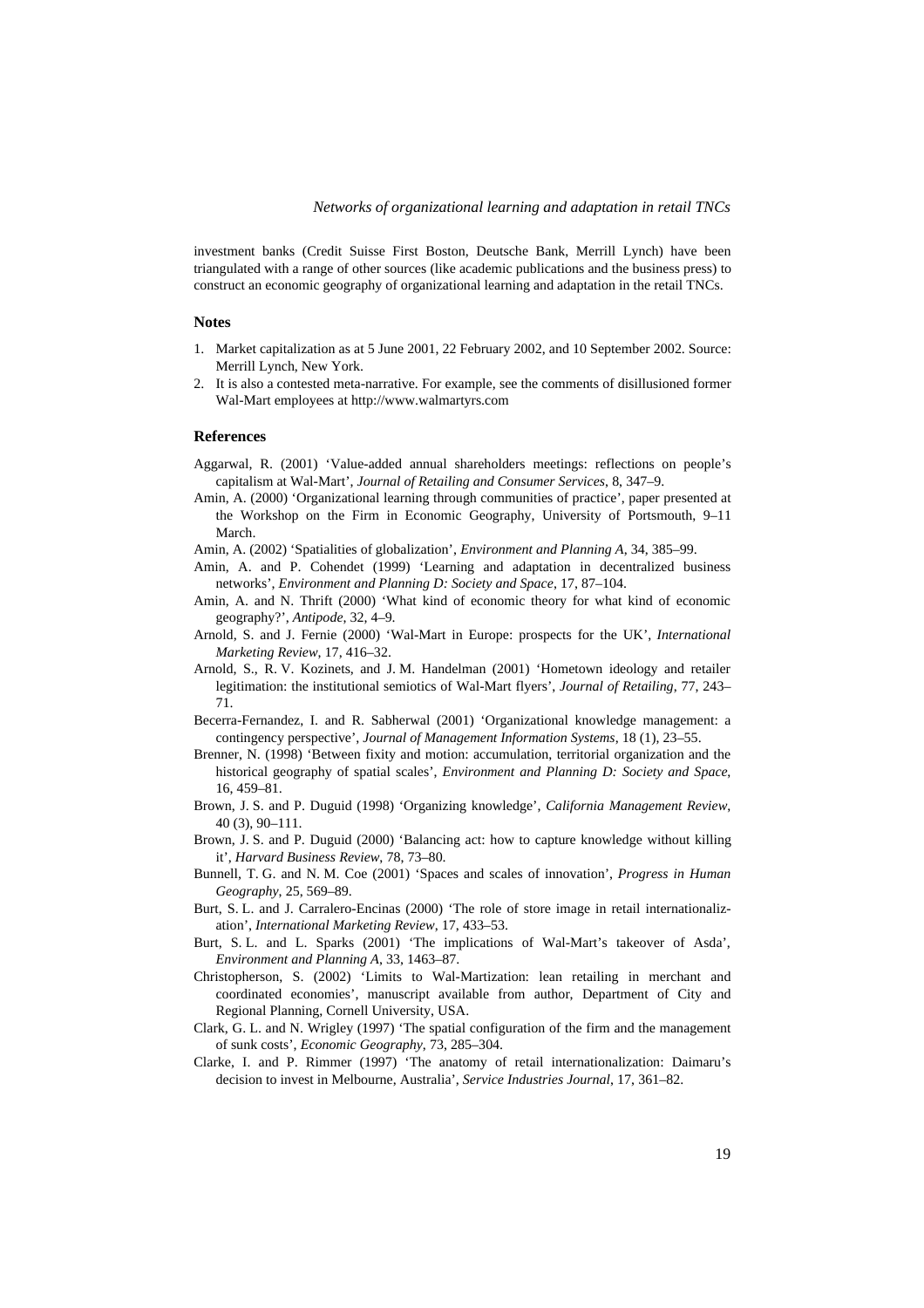- Cohen, W. M. and D. A. Levinthal (1990) 'Absorptive capacity: a new perspective on learning and innovation', *Administrative Science Quarterly*, 35, 128–52.
- Cohendet, P., F. Kern, B. Mehmanpazir and F. Munier (1999) 'Knowledge coordination, competence creation and integrated networks in globalized firms', *Cambridge Journal of Economics*, 23, 225–41.
- Colla, E. and M. Dupuis (2002) 'Research and managerial issues on global retail competition: Carrefour/Wal-Mart', *International Journal of Retail and Distribution Management*, 30 (2), 103–11.
- Credit Suisse First Boston (2002) *Global retail: the developing three-horse race*. New York: CSFB Equity Research, 22 June.
- Currah, A. D. (2002) 'Behind the web store: the organizational and spatial evolution of multichannel retailing in Toronto', *Environment and Planning A*, 34, 1411–41.
- Da Rocha, A. and L. A. Dib (2002) 'The entry of Wal-Mart in Brazil and the competitive responses of multinational and domestic firms', *International Journal of Retail and Distribution Management*, 30 (1), 61–73.
- Davenport, T. H. and V. Grover (2001) 'Introduction to special theme issue: knowledge management', *Journal of Management Information Systems*, 18 (1), 3–4.
- Dawson, J. A. (1994) 'Internationalization of retail operations', *Journal of Marketing Management*, 10, 267–82.
- Dicken, P. (2000) 'Places and flows: situating international investment' in G. L. Clark, M. Gertler and M. Feldman (eds) *The Oxford handbook of economic geography*, Oxford: Oxford University Press, 275–91.
- Dicken, P., P. Kelly, K. Olds and H. W-C. Yeung (2001) 'Chains and networks, territories and scales: towards an analytical framework for the global economy', *Global Networks*, 1, 89–112.
- Doel, C. (1999) 'Towards a supply chain community? Insights from governance processes in the food industry', *Environment and Planning A*, 31, 69–85.
- Doherty, A. M. (1999) 'Explaining international retailers' market entry mode strategy: internationalization theory, agency theory and the importance of information asymmetry', *International Review of Retail, Distribution and Consumer Research*, 9, 379–402.
- Dunning, J. H. (1997) *Alliance capitalism and global business*, London: Routledge.
- Dupuis, M. and N. Prime (1996) 'Business distance and global retailing: a model for the analysis of key success/failure factors', *International Journal of Retail and Distribution Management*, 24 (11), 30–8.
- Fernie, J. and S. Arnold (2002) 'Wal-Mart in Europe: prospects for Germany, the UK and France', *International Journal of Retail and Distribution Management*, 30 (2), 92–102.
- French, S. (2000) 'Re-scaling the economic geography of knowledge and information: constructing life assurance markets', *Geoforum*, 31, 101–19.
- Gertler, M. S. (1995) '"Being there": proximity, organization and culture in the development and adoption of advanced manufacturing technologies', *Economic Geography*, 71, 1–26.
- Gertler, M. S. (2001) 'Best practice? Geography, learning and the institutional limits to strong convergence', *Journal of Economic Geography*, 1, 5–26.
- Gertler, M. S. (2003) 'Tacit knowledge and the economic geography of context or, the undefinable tacitness of being (there)', *Journal of Economic Geography*, 3, 75–99.
- Gerybadze, A. and G. Reger (1999) 'Globalization of R&D: recent changes in the management of innovation in transnational corporations', *Research Policy,* 28, 251–74.
- Gibson-Graham, J. K. (1996) *The end of capitalism (as we knew it): a feminist critique of political economy*, Oxford: Blackwell.
- Goffman, E. (1956) *The presentation of self in everyday life*, New York: Doubleday.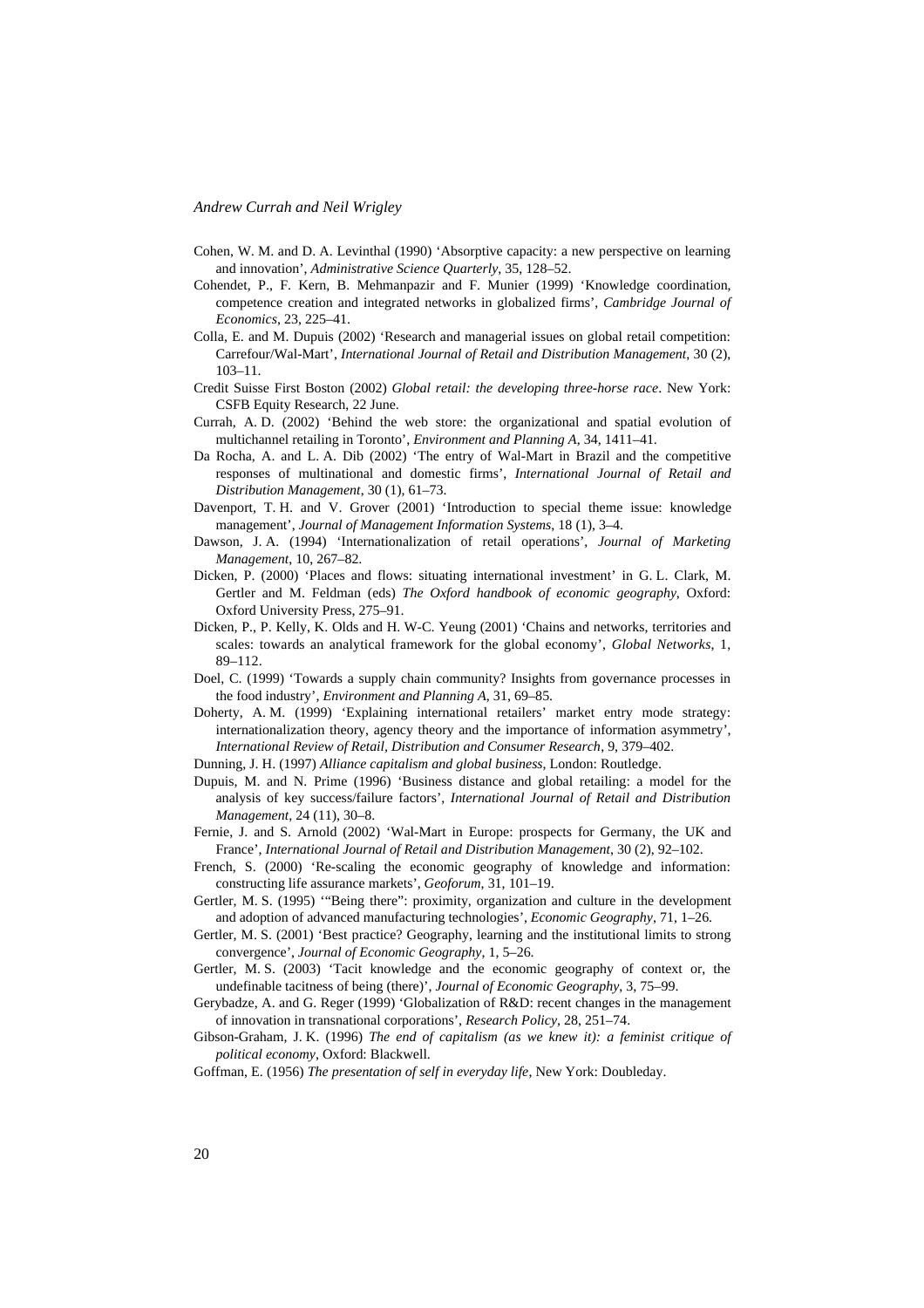- Gold, A. H., A. Malhotra and A. Segars (2001) 'Knowledge management: an organizational capabilities perspective', *Journal of Management Information Systems*, 18 (1), 185–214.
- Goldman, A. (2000) 'Supermarkets in China: the case of Shanghai', *International Review of Retail, Distribution and Consumer Research*, 10 (1), 1–21.
- Goldman, A. (2001) 'The transfer of retail formats into developing economies: the example of China', *Journal of Retailing*, 77, 221–42.
- Gupta, A. K. and V. Govindarajan (2000) 'Knowledge flows within multinational corporations', *Strategic Management Journal*, 21, 473–96.
- Hallsworth, A. G. and D. Evers (2002) 'The steady advance of Wal-Mart across Europe and changing government attitudes towards planning and competition', *Environment and Planning C: Government and Policy*, 20, 297–309.
- Hedlund, G. (1993) 'Assumptions of hierarchy and heterarchy, with applications to the management of the multinational corporation' in S. Ghoshal and D. E. Westney (eds) *Organization theory and the multinational corporation*, Basingstoke: Macmillan, 211– 36.
- Holsapple, C. W. and M. Singh (2000) 'Electronic commerce: from a definitional taxonomy toward a knowledge-management view', *Journal of Organizational Computing and Electronic Commerce*, 10 (3), 149–70.
- Hughes, A. L. (1999) 'Constructing competitive spaces: on the corporate practice of British retailer–supplier relationships', *Environment and Planning A*, 31, 819–39.
- Ivarsson, I. (2002) 'Transnational corporations and the geographical transfer of localized technology: a multi-industry study of foreign affiliates in Sweden', *Journal of Economic Geography*, 2, 221–47.
- Jones, D. T. (2001) 'Tesco.com: delivering home shopping', *ECR Journal*, 1 (1), 37–43.
- Kickul, J. and L. K. Gundry (2001) 'Breaking through boundaries for organizational innovation: new managerial roles and practices in e-commerce firms', *Journal of Management*, 27, 347–61.
- Kristensen, P. H. and J. Zeitlin (2001) 'The making of a global firm: local pathways to multinational enterprise' in G. Morgan, P. H. Kristensen and R. Whitley (eds) *The multinational firm: organising across institutional and national divides*, Oxford: Oxford University Press, 172–95.
- Leamer, E. E. and M. Storper (2001) 'The economic geography of the Internet age', *Journal of International Business Studies*, 32 (4), 641–66.
- Leonard, D. and S. Sensiper (1998) 'The role of tacit knowledge in group innovation', *California Management Review*, 40 (3), 112–32.
- Leyshon, A. and J. Pollard (2000) 'Geographies of industrial convergence: the case of retail banking', *Transactions of the Institute of British Geographers*, 25, 203–20.
- Lo, T. W-C., H-F. Lau and G-S. Lin (2001) 'Problems and prospects of supermarket development in China', *International Journal of Retail and Distribution Management*, 29 (2), 66–76.
- Lurey, J. S. and M. S. Raisinghani (2001) 'An empirical study of best practices in virtual teams', *Information and Management*, 38, 523–44.
- Markusen, A. (1999) 'Fuzzy concepts, scanty evidence, policy distance: the case for rigour and policy relevance in critical regional studies', *Regional Studies*, 33, 869–84.
- Maskell, P. (2001) 'The firm in economic geography', *Economic Geography*, 77, 329–44.
- Maskell, P. and A. Malmberg (1999) 'Localized learning and industrial competitiveness', *Cambridge Journal of Economics*, 23, 167–86.
- Morgan, G. (2001a) 'Transnational communities and business structures', *Global Networks*, 1, 113–30.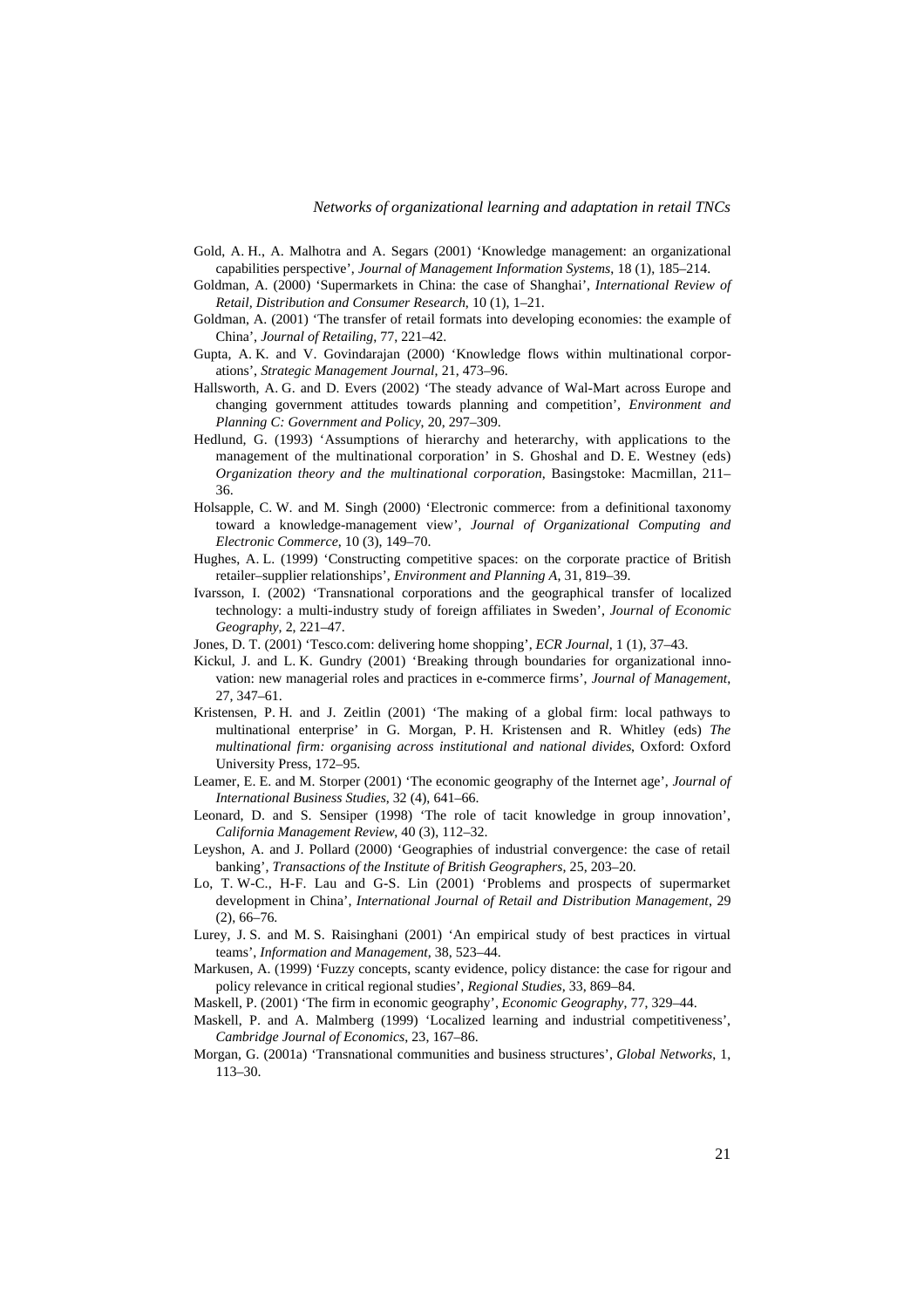- Morgan, G. (2001b) 'The multinational firm: organising across institutional and national divides' in G. Morgan, P. H. Kristensen and R. Whitley (eds) *The multinational firm: organising across institutional and national divides*, Oxford: Oxford University Press, 1–24.
- Nelson, R. R. and S. G. Winter (1982) *An evolutionary theory of economic change*, Cambridge, MA: Harvard University Press.
- Nidumolu, S., M. Subramani and A. Aldrich (2001) 'Situated learning and the situated knowledge web: exploring the ground beneath knowledge management', *Journal of Management Information Systems*, 18 (1), 115–50.
- Nohria, N. and S. Ghoshal (1997) *The differentiated network: organising multinational corporations for value creation*, San Francisco: Jossey-Bass.
- Nonaka, I. and H. Takeuchi (1995) *The knowledge-creating company: how Japanese companies create the dynamics of innovation*, Oxford: Oxford University Press.
- Nonaka, I., R. Toyama and A. Nagata (2000) 'A firm as a knowledge-creating entity: a new perspective on the theory of the firm', *Industrial and Corporate Change*, 9, 1–20.
- O'Dell, C. and C. J. Grayson (1998) 'If only we knew what we know: identification and transfer of internal best practices', *California Management Review*, 40 (3), 154–74.
- Oinas, P. (2002) 'Towards understanding network relationships in online retailing', *International Review of Retail, Distribution and Consumer Research*, 12 (3), 319–35.
- O'Neill, P. O. (2001) 'Financial narratives of the modern corporation', *Journal of Economic Geography*, 1, 181–99.
- O'Neill, P. O. and J. K. Gibson-Graham (1999) 'Enterprise discourse and executive talk: stories that destabilize the company', *Transactions of the Institute of British Geographers*, 24, 11–22.
- Pauly, L. W. and S. Reich (1997) 'National structures and multinational corporate behaviour: enduring differences in the age of globalization', *International Organization*, 51, 1–30.
- Penfold, R. B. (2002) 'Risk, activity modularization, sourcing and economic geography', *Environment and Planning A*, 34, 1333–53.
- Phelps, N. A. and C. Fuller (2000) 'Multinationals, intracorporate competition and regional development', *Economic Geography*, 76, 224–43.
- Polanyi, M. (1966) *The tacit dimension*, New York: Doubleday.
- Pritchard, W. (2000) 'The transnational corporate networks of breakfast cereals in Asia', *Environment and Planning A*, 32, 789–804.
- Schneider, M. J. (1998) 'The Wal-Mart annual meeting: from small-town America to a global corporate culture', *Human Organization*, 57, 292–9.
- Schoenberger, E. (1997) *The cultural crisis of the firm*, Oxford: Blackwell.
- Schoenberger, E. (1999) 'The firm in the region and the region in the firm' in T. J. Barnes and M. S. Gertler (eds) *The new industrial geography: regions, regulation and institutions*, London: Routledge, 205–224.
- Shackleton, R. (1996) 'Retailer internationalization: a culturally constructed phenomenon' in N. Wrigley and M. Lowe (eds) *Retailing, consumption and capital: towards the new retail geography*. London: Arnold, 137–56.
- Shackleton, R. (1998) 'Exploring corporate culture and strategy: Sainsbury at home and abroad during the early to mid 1990s', *Environment and Planning A*, 30, 921–40.
- Stenmark, D. (2001) 'Leveraging tacit organizational knowledge', *Journal of Management Information Systems*, 17 (3), 9–24.
- Swap, W., D. Leonard, M. Shields and L. Abrams (2001) 'Using mentoring and storytelling to transfer knowledge in the workplace', *Journal of Management Information Systems*, 18 (1), 95–114.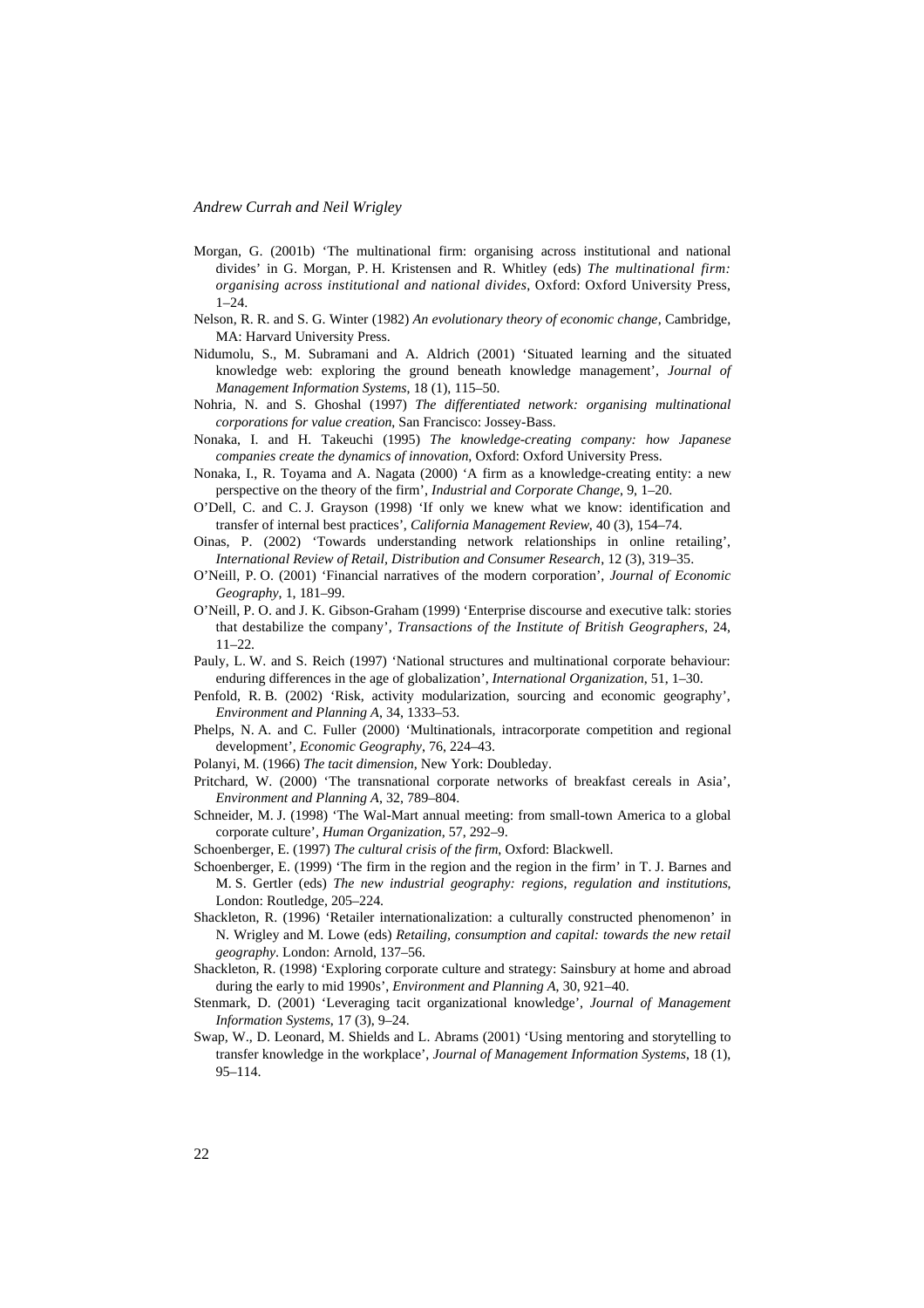- Tanskanen, K., H. Yrjola and J. Holmstrom (2002) 'The way to profitable Internet grocery retailing: six lessons learned', *International Journal of Retail and Distribution Management*, 30 (4), 169–78.
- Taylor, M. and B. Asheim (2001) 'The concept of the firm in economic geography', *Economic Geography*, 77, 315–28.
- Teece, D. J. (1998) 'Capturing value from knowledge assets: the new economy, markets for know-how and intangible assets', *California Management Review*, 40 (3), 55–79.
- Thrift, N. (2000) 'Performing cultures in the new economy', *Annals of the Association of American Geographers*, 90, 674–92.
- Tokatli, N. and Y. B. Eldener (2002) 'Globalization and the changing political economy of distribution channels in Turkey', *Environment and Planning A*, 34, 217–38.
- Wenger, E. C. (1998) *Communities of practice: learning, meaning and identity*, Cambridge: Cambridge University Press.
- Wenger, E. C. and W. M. Snyder (2000) 'Communities of practice: the organizational frontier', *Harvard Business Review*, 78, 139–45.
- Whitley, R. (2001) 'How and why are international firms different? The consequences of crossborder managerial coordination for firm characteristics and behaviour' in G. Morgan, P. H. Kristensen and R. Whitley (eds) *The multinational firm: organising across institutional and national divides*, Oxford: Oxford University Press, 27–68.
- Wrigley, N. (2000) 'The globalization of retail capital: themes for economic geography' in G. L. Clark, M. Gertler and M. Feldman (eds) *The Oxford handbook of economic geography*, Oxford: Oxford University Press, 292–313.
- Wrigley, N. (2002) 'Transforming the corporate landscape of US food retailing: market power, financial reengineering and regulation', *Tijdschrift voor Economische en Sociale Geografie*, 93, 62–82.
- Wrigley, N. and A. D. Currah (2003a) 'Globalizing retail: scoping the distribution-based TNC', submitted to *Progress in Human Geography*. Mimeo available from the author.
- Wrigley, N. and A. D. Currah (2003b) 'The stresses of retail internationalization: lessons from Royal Ahold's experience in Latin America', *International Review of Retail, Distribution and Consumer Research*, 13, 221–43.
- Wrigley, N. and A. D. Currah (2003c) 'Building a retail TNC: Tesco's management of relational networks and dispersed knowledge in East Asia'. Mimeo available from the author.
- Wrigley, N. and A. D. Currah (2003d) 'Globalizing retail and the e-conomy: the organizational challenge of e-commerce for the retail TNCs', submitted to *Geoforum*. Mimeo available from the author.
- Wrigley, N., M. S. Lowe and A. D. Currah (2002) 'Progress report 2: retailing and e-tailing', *Urban Geography*, 23, 180–97.
- Yeung, H. W-C. (1994) 'Critical reviews of geographical perspectives on business organizations and the organization of production: towards a network approach', *Progress in Human Geography*, 18, 460–90.
- Yeung, H. W-C. (1998) 'The socio-spatial constitution of business organizations: a geographical perspective', *Organization*, 5, 101–28.
- Yeung, H. W-C. (2000) 'Embedding foreign affiliates in transnational business networks: the case of Hong Kong firms in Southeast Asia', *Environment and Planning A*, 32, 201–22.
- Yeung, H. W-C. (2001) 'Regulating "the firm" and sociocultural practices in industrial geography II', *Progress in Human Geography*, 25, 293–302.
- Zanfei, A. (2000) 'Transnational firms and the changing organization of innovative activities', *Cambridge Journal of Economics*, 24, 515–42.